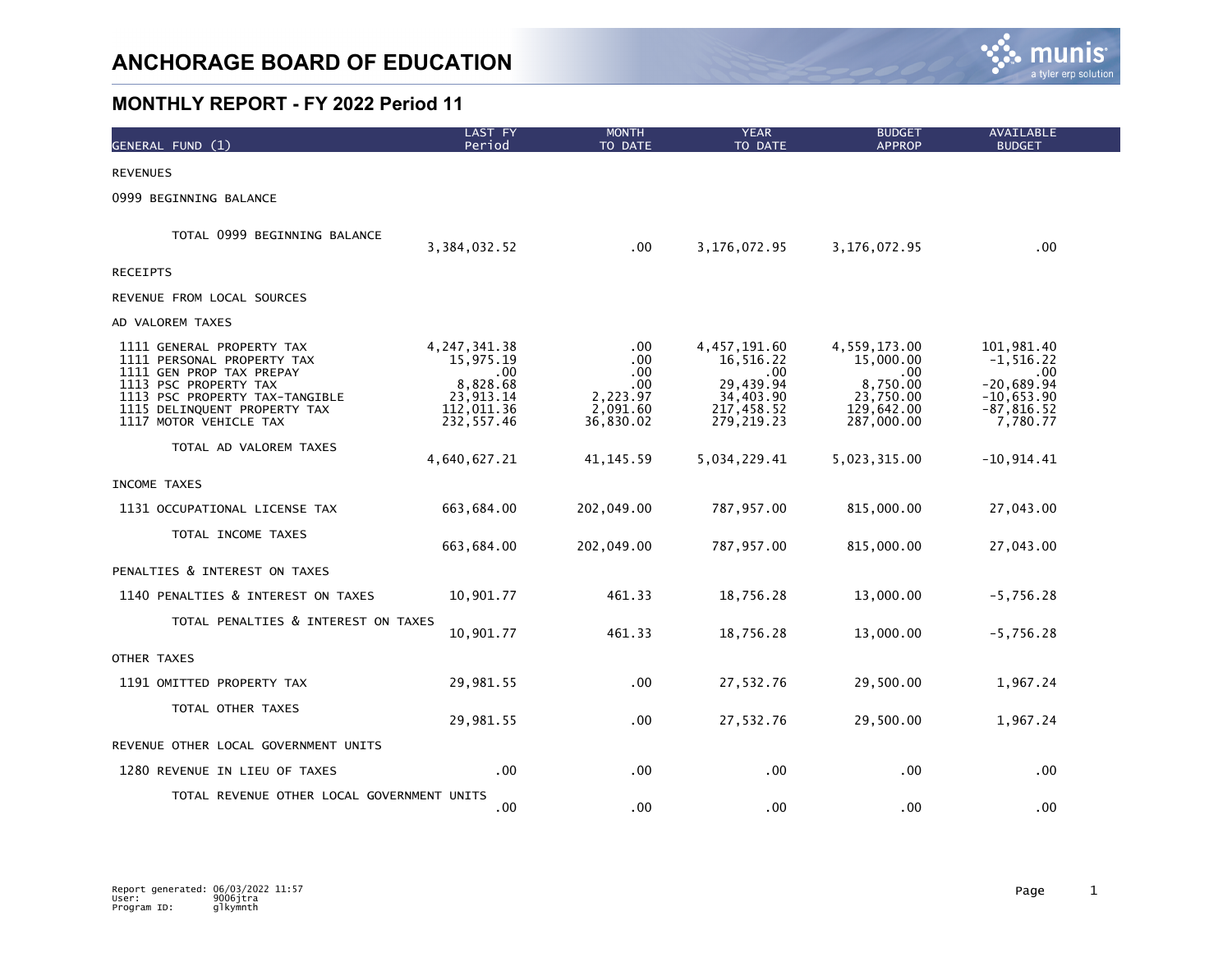| GENERAL FUND (1)                                                                                                                                                                                                           | LAST FY<br>Period                                               | <b>MONTH</b><br>TO DATE                                            | <b>YEAR</b><br>TO DATE                                                       | <b>BUDGET</b><br><b>APPROP</b>                                  | AVAILABLE<br><b>BUDGET</b>                                             |  |
|----------------------------------------------------------------------------------------------------------------------------------------------------------------------------------------------------------------------------|-----------------------------------------------------------------|--------------------------------------------------------------------|------------------------------------------------------------------------------|-----------------------------------------------------------------|------------------------------------------------------------------------|--|
| TUITION                                                                                                                                                                                                                    |                                                                 |                                                                    |                                                                              |                                                                 |                                                                        |  |
| 1310 TUITION FROM INDIVIDUALS<br>1320 TUIT FRM OTH GOVT SRCS W/IN ST<br>1340 OTHER TUITION<br>1340 KINDERGARTEN TUITION                                                                                                    | .00<br>.00<br>.00<br>$.00 \,$                                   | .00<br>$.00 \,$<br>.00<br>.00                                      | $.00 \,$<br>.00<br>.00.<br>.00                                               | .00<br>.00<br>.00.<br>.00                                       | .00<br>.00<br>.00.<br>.00                                              |  |
| TOTAL TUITION                                                                                                                                                                                                              | .00                                                             | .00                                                                | .00                                                                          | .00                                                             | .00.                                                                   |  |
| EARNINGS ON INVESTMENTS                                                                                                                                                                                                    |                                                                 |                                                                    |                                                                              |                                                                 |                                                                        |  |
| 1510 INTEREST ON INVESTMENTS                                                                                                                                                                                               | 21,504.12                                                       | 3,194.79                                                           | 18,993.23                                                                    | 23,250.00                                                       | 4,256.77                                                               |  |
| TOTAL EARNINGS ON INVESTMENTS                                                                                                                                                                                              | 21,504.12                                                       | 3,194.79                                                           | 18,993.23                                                                    | 23,250.00                                                       | 4,256.77                                                               |  |
| STUDENT ACTIVITIES                                                                                                                                                                                                         |                                                                 |                                                                    |                                                                              |                                                                 |                                                                        |  |
| 1740 STUDENT FEES<br>1740 STUDENT FEES-EXTRA CURRICULAR                                                                                                                                                                    | 68,135.00<br>10,969.00                                          | .00<br>2,000.00                                                    | 68,929.00<br>23,502.95                                                       | 69,000.00<br>.00                                                | 71.00<br>$-23,502.95$                                                  |  |
| TOTAL STUDENT ACTIVITIES                                                                                                                                                                                                   | 79,104.00                                                       | 2,000.00                                                           | 92,431.95                                                                    | 69,000.00                                                       | $-23,431.95$                                                           |  |
| OTHER REVENUE FROM LOCAL SOURCES                                                                                                                                                                                           |                                                                 |                                                                    |                                                                              |                                                                 |                                                                        |  |
| 1919 OTHER RENTAL INCOME<br>1920 CONTRIBUTIONS/DONATIONS<br>1980 REFUND OF PRIOR YR EXPENDITURE<br>1990 MISCELLANEOUS REVENUE<br>1990 CONCECO ANNUITY REFUND<br>1990 MEDICAID REIMBURSEMENT<br>1990 CENTENNIAL CELEBRATION | 300.00<br>.00.<br>.00<br>24, 194. 31<br>.00<br>17,918.32<br>.00 | .00<br>$.00 \,$<br>$.00 \,$<br>775.00<br>$.00 \,$<br>543.36<br>.00 | 5,030.00<br>.00.<br>$.00 \,$<br>16,638.89<br>$.00 \times$<br>6,382.28<br>.00 | 1,000.00<br>.00.<br>.00<br>27,000.00<br>.00<br>19,000.00<br>.00 | $-4,030.00$<br>$.00 \,$<br>.00<br>10,361.11<br>.00<br>12,617.72<br>.00 |  |
| TOTAL OTHER REVENUE FROM LOCAL SOURCES                                                                                                                                                                                     |                                                                 |                                                                    |                                                                              |                                                                 |                                                                        |  |
| TOTAL REVENUE FROM LOCAL SOURCES                                                                                                                                                                                           | 42, 412.63<br>5,488,215.28                                      | 1,318.36<br>250,169.07                                             | 28,051.17<br>6,007,951.80                                                    | 47,000.00<br>6,020,065.00                                       | 18,948.83<br>12, 113. 20                                               |  |
| REVENUE FROM STATE SOURCES                                                                                                                                                                                                 |                                                                 |                                                                    |                                                                              |                                                                 |                                                                        |  |
| STATE PROGRAM                                                                                                                                                                                                              |                                                                 |                                                                    |                                                                              |                                                                 |                                                                        |  |
| 3111 SEEK PROGRAM                                                                                                                                                                                                          | 529,099.00                                                      | 60,524.00                                                          | 598,678.00                                                                   | 636,841.00                                                      | 38,163.00                                                              |  |
| TOTAL STATE PROGRAM                                                                                                                                                                                                        | 529,099.00                                                      | 60,524.00                                                          | 598,678.00                                                                   | 636,841.00                                                      | 38,163.00                                                              |  |
| OTHER STATE FUNDING                                                                                                                                                                                                        |                                                                 |                                                                    |                                                                              |                                                                 |                                                                        |  |
| 3120 OTHER STATE FUNDING                                                                                                                                                                                                   | .00                                                             | .00                                                                | .00                                                                          | .00                                                             | .00                                                                    |  |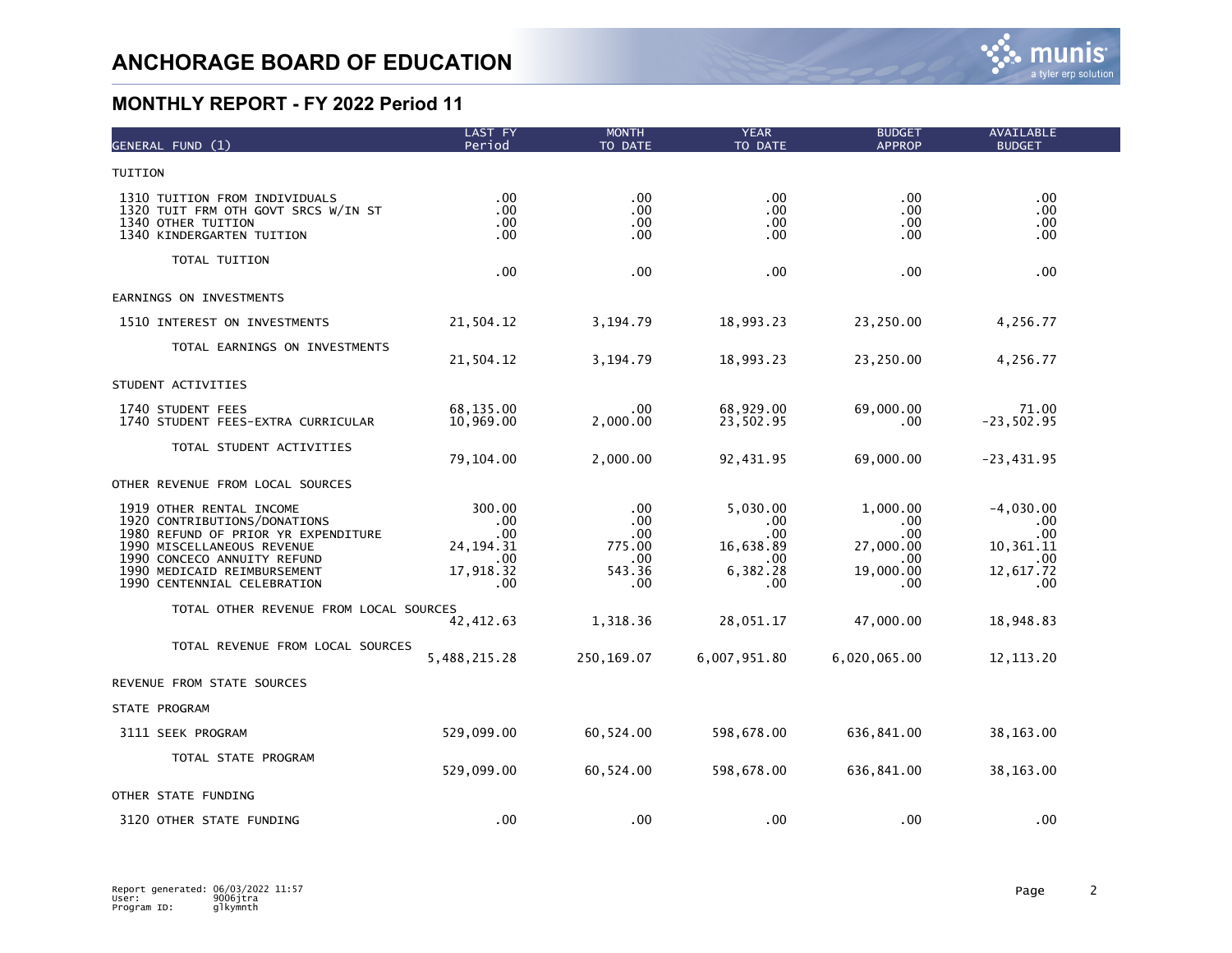| GENERAL FUND (1)                                                        | LAST FY<br>Period    | <b>MONTH</b><br>TO DATE      | <b>YEAR</b><br>TO DATE | <b>BUDGET</b><br><b>APPROP</b> | AVAILABLE<br><b>BUDGET</b> |  |
|-------------------------------------------------------------------------|----------------------|------------------------------|------------------------|--------------------------------|----------------------------|--|
| 3126 SUB SALARY REIMB (STATE)<br>3128 AUDIT REIMBURSEMENT               | .00<br>.00           | .00<br>$.00 \,$              | .00<br>.00             | .00<br>.00.                    | .00<br>.00.                |  |
| TOTAL OTHER STATE FUNDING                                               | .00                  | .00 <sub>1</sub>             | .00                    | .00                            | .00                        |  |
| EXPENDITURE REIMBURSEMENTS                                              |                      |                              |                        |                                |                            |  |
| 3130 NATIONAL BOARD CERT TEACHER<br>3131 STATE MISCELLANEOUS REIMBURSE  | $.00 \,$<br>.00      | $.00 \,$<br>$.00 \,$         | .00<br>.00             | 10,000.00<br>.00               | 10,000.00<br>.00.          |  |
| TOTAL EXPENDITURE REIMBURSEMENTS                                        | $.00 \,$             | .00 <sub>1</sub>             | .00                    | 10,000.00                      | 10,000.00                  |  |
| REVENUE IN LIEU OF TAXES/STATE                                          |                      |                              |                        |                                |                            |  |
| 3800 REVENUE IN LIEU OF TAXES/STATE                                     | 7,844.82             | 720.67                       | 7,915.34               | 8,500.00                       | 584.66                     |  |
| TOTAL REVENUE IN LIEU OF TAXES/STATE                                    | 7,844.82             | 720.67                       | 7,915.34               | 8,500.00                       | 584.66                     |  |
| REVENUE ON BEHALF PAYMENTS                                              |                      |                              |                        |                                |                            |  |
| 3900 STATE ON-BEHALF PAYMENTS                                           | $.00 \,$             | .00                          | .00                    | .00.                           | .00.                       |  |
| TOTAL REVENUE ON BEHALF PAYMENTS                                        | $.00 \,$             | $.00 \,$                     | .00                    | .00.                           | .00.                       |  |
| TOTAL REVENUE FROM STATE SOURCES                                        | 536,943.82           | 61, 244.67                   | 606, 593.34            | 655,341.00                     | 48,747.66                  |  |
| OTHER RECEIPTS                                                          |                      |                              |                        |                                |                            |  |
| <b>BOND ISSUANCE</b>                                                    |                      |                              |                        |                                |                            |  |
| 5100 BOND SALE<br>5110 BOND PRINCIPAL PROCEEDS                          | .00<br>.00.          | .00 <sub>1</sub><br>.00      | .00<br>.00             | $.00 \,$<br>.00                | .00<br>.00.                |  |
| TOTAL BOND ISSUANCE                                                     | $.00 \,$             | $.00 \,$                     | .00                    | .00.                           | .00                        |  |
| INTERFUND TRANSFERS                                                     |                      |                              |                        |                                |                            |  |
| 5210 FUND TRANSFER<br>5220 INDIRECT COSTS TRANSFER                      | $.00 \,$<br>$.00 \,$ | .00.<br>.00                  | .00<br>.00             | .00.<br>.00                    | .00.<br>.00.               |  |
| TOTAL INTERFUND TRANSFERS                                               | .00                  | .00                          | .00                    | .00.                           | .00                        |  |
| SALE OR COMP FOR LOSS OF ASSETS                                         |                      |                              |                        |                                |                            |  |
| 5311 SALE OF LAND & IMPROVEMENTS<br>5312 LOSS COMP - LAND & IMPROVEMNTS | $.00 \,$<br>.00      | $.00 \,$<br>.00 <sub>1</sub> | .00<br>.00             | .00.<br>.00.                   | .00<br>.00                 |  |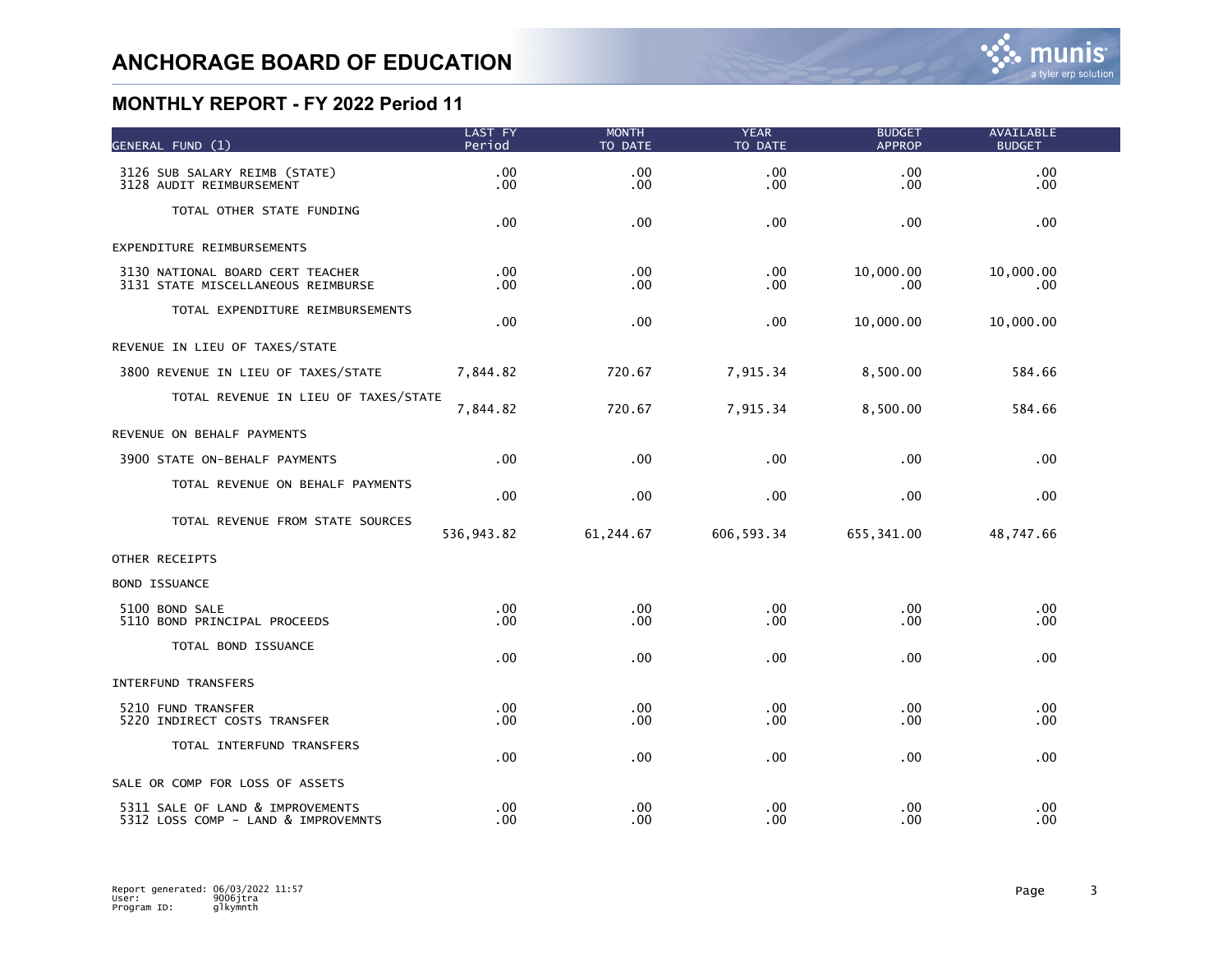| GENERAL FUND (1)                                                                           | <b>LAST FY</b><br>Period | <b>MONTH</b><br>TO DATE | <b>YEAR</b><br>TO DATE | <b>BUDGET</b><br><b>APPROP</b> | <b>AVAILABLE</b><br><b>BUDGET</b>                  |  |
|--------------------------------------------------------------------------------------------|--------------------------|-------------------------|------------------------|--------------------------------|----------------------------------------------------|--|
| 5332 LOSS COMP - BUILDINGS<br>5341 SALE OF EQUIPMENT ETC<br>5342 LOSS COMP - EOUIPMENT ETC | .00<br>.00<br>.00        | .00<br>.00<br>.00       | .00<br>.00<br>.00      | .00<br>.00<br>.00              | $\begin{array}{c} 0.00 \\ -0.0 \end{array}$<br>.00 |  |
| TOTAL SALE OR COMP FOR LOSS OF ASSETS                                                      | .00                      | $.00 \,$                | .00                    | .00                            | .00.                                               |  |
| TOTAL OTHER RECEIPTS                                                                       | .00                      | .00                     | .00                    | .00                            | .00                                                |  |
| <b>TOTAL RECEIPTS</b>                                                                      | 6,025,159.10             | 311, 413.74             | 6,614,545.14           | 6,675,406.00                   | 60,860.86                                          |  |
| <b>TOTAL REVENUE</b>                                                                       | 9,409,191.62             | 311, 413.74             | 9,790,618.09           | 9,851,478.95                   | 60,860.86                                          |  |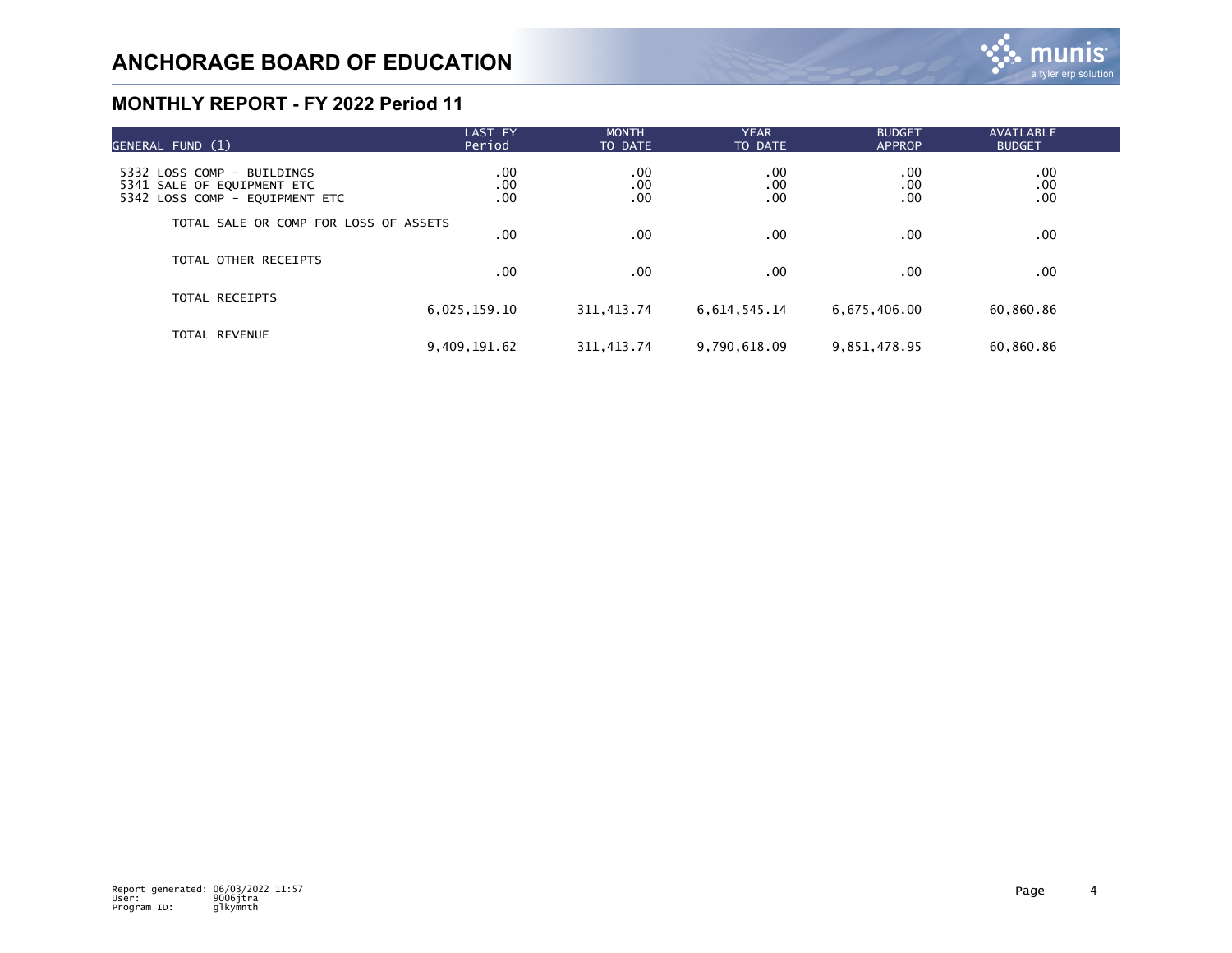

|                                                              | GENERAL FUND (1)                                                                                                                                                                              | LAST FY<br>Period                                                                             | <b>MONTH</b><br>TO DATE                                                              | <b>YEAR</b><br>TO DATE                                                                         | <b>BUDGET</b><br><b>APPROP</b>                                                                   | <b>AVAILABLE</b><br><b>BUDGET</b>                                                            |
|--------------------------------------------------------------|-----------------------------------------------------------------------------------------------------------------------------------------------------------------------------------------------|-----------------------------------------------------------------------------------------------|--------------------------------------------------------------------------------------|------------------------------------------------------------------------------------------------|--------------------------------------------------------------------------------------------------|----------------------------------------------------------------------------------------------|
| <b>EXPENDITURES</b>                                          |                                                                                                                                                                                               |                                                                                               |                                                                                      |                                                                                                |                                                                                                  |                                                                                              |
| 1000                                                         | INSTRUCTION                                                                                                                                                                                   |                                                                                               |                                                                                      |                                                                                                |                                                                                                  |                                                                                              |
| 0100<br>0200<br>0280<br>0300<br>0500<br>0600<br>0700         | SALARIES PERSONNEL SERVICES<br><b>EMPLOYEE BENEFITS</b><br>ON-BEHALF<br>PURCHASED PROF AND TECH SERV<br>OTHER PURCHASED SERVICES<br>SUPPLIES<br>PROPERTY                                      | 2,006,942.91<br>164,459.85<br>$.00 \,$<br>$.00 \,$<br>.00<br>89,630.40<br>.00                 | 115, 192.63<br>10,049.18<br>.00.<br>.00<br>$.00 \,$<br>19,176.60<br>.00              | 2,037,254.97<br>162,280.51<br>$.00 \,$<br>$.00 \,$<br>.00<br>61,170.01<br>$.00 \,$             | 2,746,523.00<br>488,391.00<br>$.00 \,$<br>.00.<br>476,000.00<br>114,465.00<br>.00                | 709,268.03<br>326,110.49<br>.00<br>.00.<br>476,000.00<br>53,294.99<br>$.00 \,$               |
|                                                              | TOTAL 1000<br>INSTRUCTION                                                                                                                                                                     | 2,261,033.16                                                                                  | 144,418.41                                                                           | 2,260,705.49                                                                                   | 3,825,379.00                                                                                     | 1,564,673.51                                                                                 |
| 2100                                                         | STUDENT SUPPORT SERVICES                                                                                                                                                                      |                                                                                               |                                                                                      |                                                                                                |                                                                                                  |                                                                                              |
| 0100<br>0200<br>0280<br>0300<br>0500<br>0600<br>0800         | SALARIES PERSONNEL SERVICES<br><b>EMPLOYEE BENEFITS</b><br>ON-BEHALF<br>PURCHASED PROF AND TECH SERV<br>OTHER PURCHASED SERVICES<br><b>SUPPLIES</b><br>DEBT SERVICE AND MISCELLANEOUS         | 103,740.33<br>6,828.84<br>$.00 \,$<br>$.00 \,$<br>2,126.10<br>968.84<br>.00                   | 7,858.67<br>1,408.30<br>$.00 \,$<br>$.00 \,$<br>82.72<br>.00<br>$.00 \,$             | 127,769.32<br>17,804.75<br>$.00 \,$<br>289.00<br>2,848.50<br>347.19<br>.00                     | 170,225.00<br>11,254.00<br>$.00 \,$<br>500.00<br>2,618.00<br>850.00<br>1,065.00                  | 42,455.68<br>$-6, 550.75$<br>.00.<br>211.00<br>$-230.50$<br>502.81<br>1,065.00               |
|                                                              | TOTAL 2100 STUDENT SUPPORT SERVICES                                                                                                                                                           | 113,664.11                                                                                    | 9,349.69                                                                             | 149,058.76                                                                                     | 186,512.00                                                                                       | 37,453.24                                                                                    |
| 2200                                                         | INSTRUCTIONAL STAFF SUPP SERV                                                                                                                                                                 |                                                                                               |                                                                                      |                                                                                                |                                                                                                  |                                                                                              |
| 0100<br>0200<br>0280<br>0300<br>0500<br>0600<br>0700<br>0800 | SALARIES PERSONNEL SERVICES<br><b>EMPLOYEE BENEFITS</b><br>ON-BEHALF<br>PURCHASED PROF AND TECH SERV<br>OTHER PURCHASED SERVICES<br>SUPPLIES<br>PROPERTY<br>DEBT SERVICE AND MISCELLANEOUS    | 508,626.68<br>47,257.73<br>.00.<br>10,976.55<br>1,104.18<br>18, 374. 78<br>$.00 \,$<br>65.00  | 28,755.62<br>2,960.18<br>.00.<br>1,611.20<br>$.00 \,$<br>6,855.64<br>.00<br>$.00 \,$ | 512,107.67<br>50,234.36<br>$.00 \,$<br>15,964.60<br>365.00<br>19,440.67<br>$.00 \,$<br>625.00  | 653,647.00<br>56,958.00<br>.00<br>24,491.00<br>10,600.00<br>23,286.00<br>$.00 \,$<br>2,250.00    | 141,539.33<br>6,723.64<br>.00<br>8,526.40<br>10,235.00<br>3,845.33<br>.00.<br>1,625.00       |
|                                                              | TOTAL 2200 INSTRUCTIONAL STAFF SUPP SERV                                                                                                                                                      | 586,404.92                                                                                    | 40,182.64                                                                            | 598,737.30                                                                                     | 771,232.00                                                                                       | 172,494.70                                                                                   |
| 2300                                                         | DISTRICT ADMIN SUPPORT                                                                                                                                                                        |                                                                                               |                                                                                      |                                                                                                |                                                                                                  |                                                                                              |
| 0100<br>0200<br>0280<br>0300<br>0500<br>0600<br>0800<br>0840 | SALARIES PERSONNEL SERVICES<br><b>EMPLOYEE BENEFITS</b><br>ON-BEHALF<br>PURCHASED PROF AND TECH SERV<br>OTHER PURCHASED SERVICES<br>SUPPLIES<br>DEBT SERVICE AND MISCELLANEOUS<br>CONTINGENCY | 142,743.06<br>71,686.63<br>$.00 \,$<br>189,008.48<br>17,721.06<br>8,723.61<br>2,272.95<br>.00 | 6,843.57<br>33, 574. 24<br>.00<br>3,027.00<br>344.54<br>1,876.02<br>$.00 \,$<br>.00  | 149,764.87<br>60,376.60<br>$.00 \,$<br>23, 277.33<br>23,035.27<br>11,828.55<br>2,003.47<br>.00 | 161,420.00<br>73,186.00<br>.00<br>26,820.00<br>104,702.00<br>23,750.00<br>2,000.00<br>519,784.00 | 11,655.13<br>12,809.40<br>.00<br>3,542.67<br>81,666.73<br>11,921.45<br>$-3.47$<br>519,784.00 |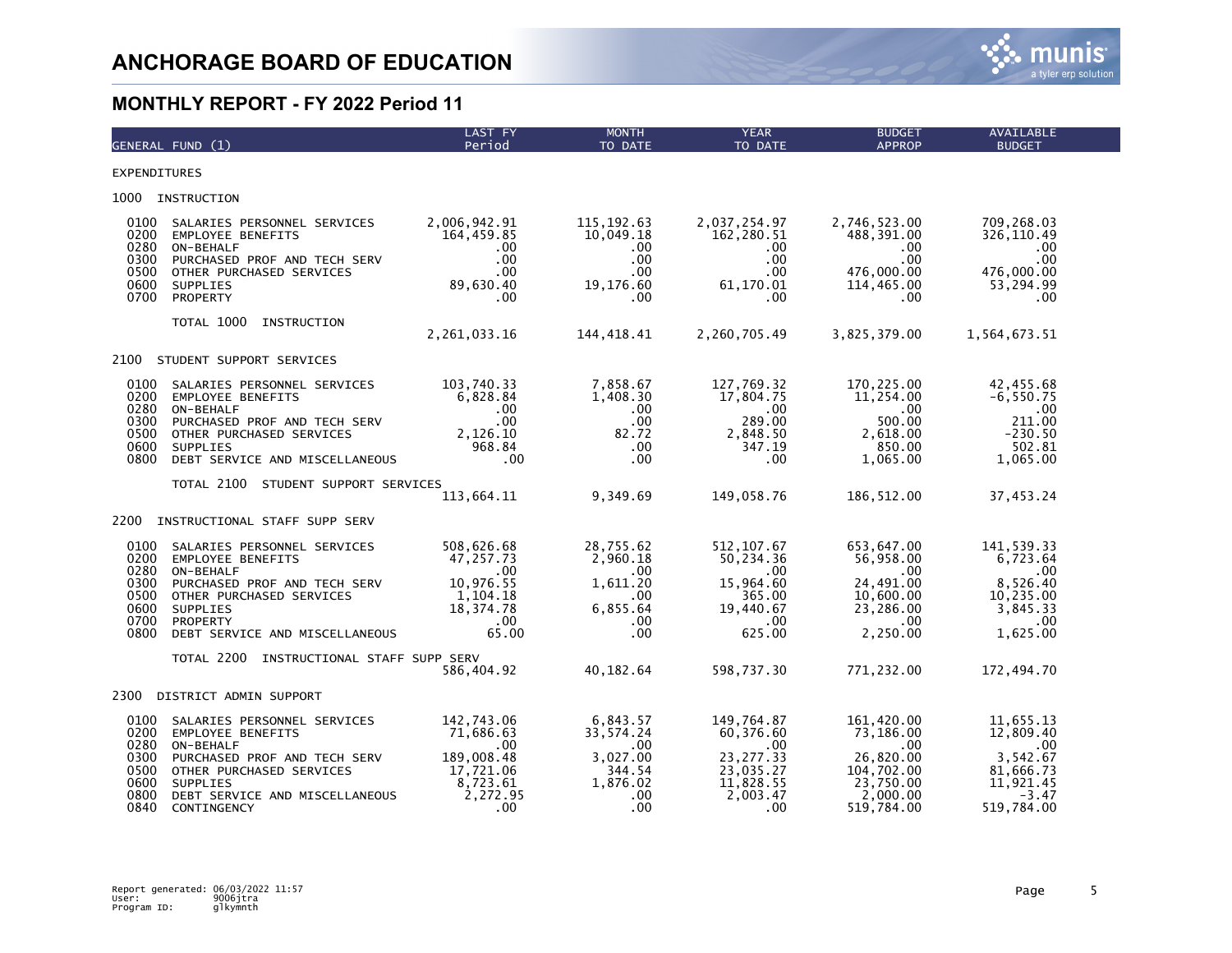|                                                                      | GENERAL FUND (1)                                                                                                                                                                                                                 | LAST FY<br>Period                                                                                      | <b>MONTH</b><br>TO DATE                                                                               | <b>YEAR</b><br>TO DATE                                                                                          | <b>BUDGET</b><br><b>APPROP</b>                                                                               | <b>AVAILABLE</b><br><b>BUDGET</b>                                                                                  |  |
|----------------------------------------------------------------------|----------------------------------------------------------------------------------------------------------------------------------------------------------------------------------------------------------------------------------|--------------------------------------------------------------------------------------------------------|-------------------------------------------------------------------------------------------------------|-----------------------------------------------------------------------------------------------------------------|--------------------------------------------------------------------------------------------------------------|--------------------------------------------------------------------------------------------------------------------|--|
|                                                                      | TOTAL 2300<br>DISTRICT ADMIN SUPPORT                                                                                                                                                                                             | 432, 155.79                                                                                            | 45,665.37                                                                                             | 270,286.09                                                                                                      | 911,662.00                                                                                                   | 641, 375.91                                                                                                        |  |
| 2400                                                                 | SCHOOL ADMIN SUPPORT                                                                                                                                                                                                             |                                                                                                        |                                                                                                       |                                                                                                                 |                                                                                                              |                                                                                                                    |  |
| 0100<br>0200<br>0280<br>0300<br>0500<br>0600<br>0700                 | SALARIES PERSONNEL SERVICES<br><b>EMPLOYEE BENEFITS</b><br>ON-BEHALF<br>PURCHASED PROF AND TECH SERV<br>OTHER PURCHASED SERVICES<br><b>SUPPLIES</b><br>PROPERTY                                                                  | 264, 615.61<br>23,236.17<br>.00<br>150.00<br>962.22<br>6,304.59<br>$-6,896.76$                         | 13,146.07<br>1,297.23<br>$.00 \,$<br>57.50<br>.00<br>232.04<br>.00                                    | 281,085.45<br>28,910.09<br>$.00 \,$<br>237.50<br>3,002.94<br>4,842.66<br>.00                                    | 315,506.00<br>31,275.00<br>.00.<br>1,350.00<br>7,500.00<br>7,000.00<br>.00.                                  | 34,420.55<br>2,364.91<br>.00<br>1,112.50<br>4,497.06<br>2,157.34<br>.00.                                           |  |
|                                                                      | TOTAL 2400<br>SCHOOL ADMIN SUPPORT                                                                                                                                                                                               | 288, 371.83                                                                                            | 14,732.84                                                                                             | 318,078.64                                                                                                      | 362,631.00                                                                                                   | 44,552.36                                                                                                          |  |
| 2500                                                                 | BUSINESS SUPPORT SERVICES                                                                                                                                                                                                        |                                                                                                        |                                                                                                       |                                                                                                                 |                                                                                                              |                                                                                                                    |  |
| 0100<br>0200<br>0280<br>0300<br>0400<br>0500<br>0600<br>0700<br>0800 | SALARIES PERSONNEL SERVICES<br><b>EMPLOYEE BENEFITS</b><br>ON-BEHALF<br>PURCHASED PROF AND TECH SERV<br>PURCHASED PROPERTY SERVICES<br>OTHER PURCHASED SERVICES<br><b>SUPPLIES</b><br>PROPERTY<br>DEBT SERVICE AND MISCELLANEOUS | 292,677.67<br>52,760.73<br>.00<br>32,010.49<br>305.00<br>17, 371.42<br>3,594.38<br>24,809.81<br>975.00 | 14,905.21<br>2,621.65<br>.00.<br>2,792.56<br>$.00 \,$<br>6,321.46<br>1,281.22<br>2,342.13<br>.00      | 290, 991.79<br>50,592.18<br>$.00 \,$<br>38,818.73<br>$.00 \,$<br>44,634.89<br>8,755.80<br>44,871.75<br>1,456.91 | 351,446.00<br>61,984.00<br>.00.<br>40,725.00<br>10,000.00<br>17,727.95<br>7,500.00<br>119,000.00<br>1,350.00 | 60,454.21<br>11,391.82<br>.00.<br>1,906.27<br>10,000.00<br>$-26,906.94$<br>$-1, 255.80$<br>74, 128.25<br>$-106.91$ |  |
|                                                                      | TOTAL 2500<br>BUSINESS SUPPORT SERVICES                                                                                                                                                                                          | 424,504.50                                                                                             | 30,264.23                                                                                             | 480, 122.05                                                                                                     | 609,732.95                                                                                                   | 129,610.90                                                                                                         |  |
| 2600                                                                 | PLANT OPERATIONS AND MAINTENANCE                                                                                                                                                                                                 |                                                                                                        |                                                                                                       |                                                                                                                 |                                                                                                              |                                                                                                                    |  |
| 0100<br>0200<br>0280<br>0300<br>0400<br>0500<br>0600<br>0700<br>0900 | SALARIES PERSONNEL SERVICES<br><b>EMPLOYEE BENEFITS</b><br>ON-BEHALF<br>PURCHASED PROF AND TECH SERV<br>PURCHASED PROPERTY SERVICES<br>OTHER PURCHASED SERVICES<br>SUPPLIES<br>PROPERTY<br>OTHER ITEMS                           | 184, 926.74<br>58,006.33<br>.00<br>49,745.58<br>207,807.68<br>25,567.53<br>112,659.91<br>.00<br>.00    | 21,265.63<br>3,007.55<br>$.00 \,$<br>1,188.11<br>24,594.88<br>2,022.88<br>1,778.48<br>.00<br>$.00 \,$ | 266,767.99<br>58,464.13<br>$.00 \,$<br>45,670.04<br>237,462.70<br>16,664.16<br>142,094.94<br>.00<br>.00         | 194,090.00<br>62,470.00<br>.00.<br>59,850.00<br>2,694,950.00<br>11,000.00<br>148,000.00<br>.00.<br>.00       | $-72,677.99$<br>4,005.87<br>.00.<br>14, 179.96<br>2,457,487.30<br>$-5,664.16$<br>5,905.06<br>.00.<br>.00           |  |
|                                                                      | TOTAL 2600<br>PLANT OPERATIONS AND MAINTENANCE                                                                                                                                                                                   | 638,713.77                                                                                             | 53,857.53                                                                                             | 767, 123.96                                                                                                     | 3,170,360.00                                                                                                 | 2,403,236.04                                                                                                       |  |
| 5200                                                                 | <b>FUND TRANSFERS</b>                                                                                                                                                                                                            |                                                                                                        |                                                                                                       |                                                                                                                 |                                                                                                              |                                                                                                                    |  |
| 0900                                                                 | OTHER ITEMS                                                                                                                                                                                                                      | 7,259.00                                                                                               | $.00 \times$                                                                                          | 7,612.00                                                                                                        | 13,970.00                                                                                                    | 6,358.00                                                                                                           |  |
|                                                                      | TOTAL 5200<br><b>FUND TRANSFERS</b>                                                                                                                                                                                              | 7,259.00                                                                                               | .00                                                                                                   | 7,612.00                                                                                                        | 13,970.00                                                                                                    | 6,358.00                                                                                                           |  |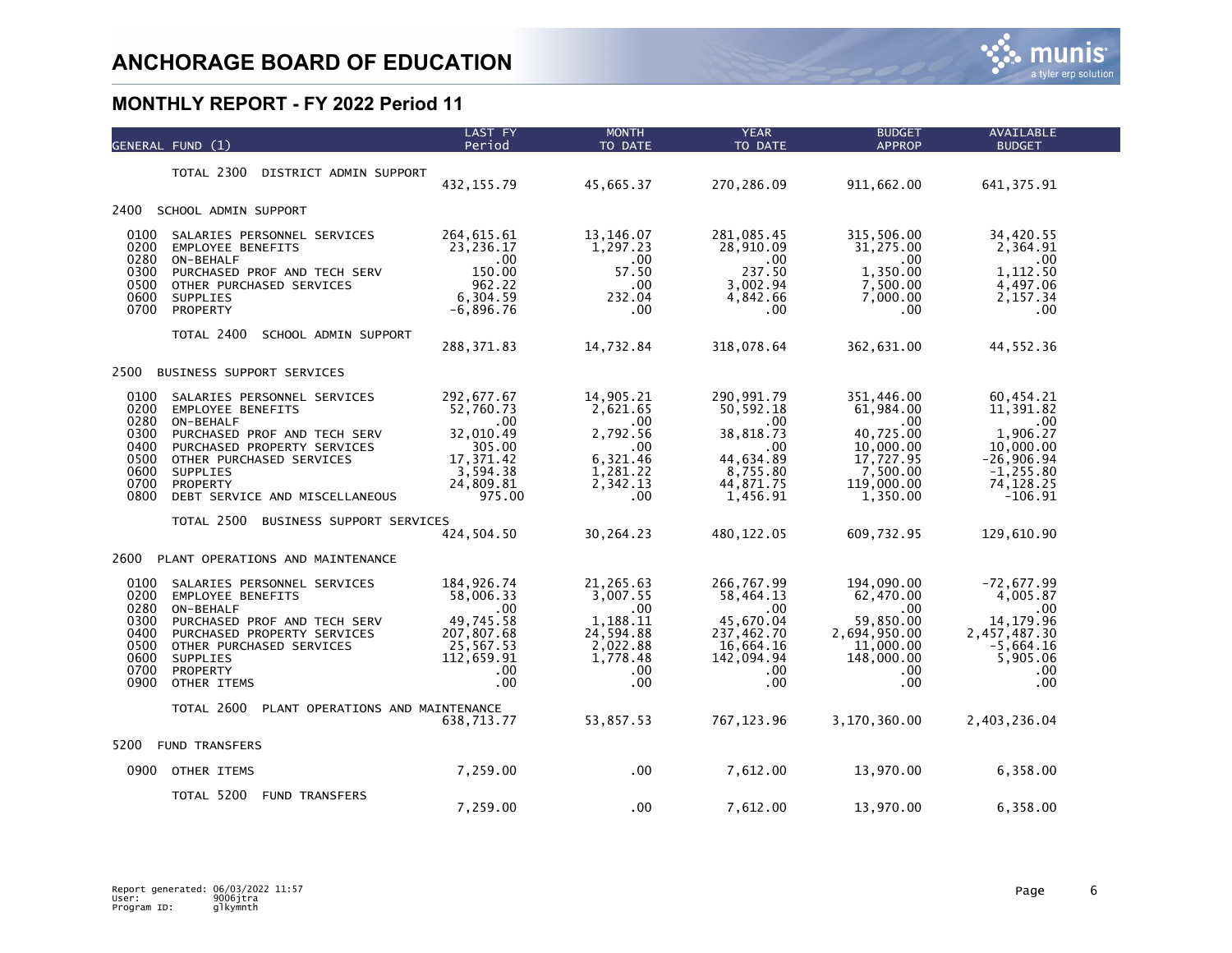

| GENERAL FUND (1)           | LAST FY<br>Period | <b>MONTH</b><br>TO DATE | YEAR<br>TO DATE | <b>BUDGET</b><br><b>APPROP</b> | AVAILABLE<br><b>BUDGET</b> |  |
|----------------------------|-------------------|-------------------------|-----------------|--------------------------------|----------------------------|--|
| TOTAL EXPENDITURES         | 4,752,107.08      | 338.470.71              | 4.851.724.29    | 9,851,478.95                   | 4,999,754.66               |  |
| TOTAL FOR GENERAL FUND (1) | 4,657,084.54      | $-27,056.97$            | 4,938,893.80    | .00                            | $-4,938,893.80$            |  |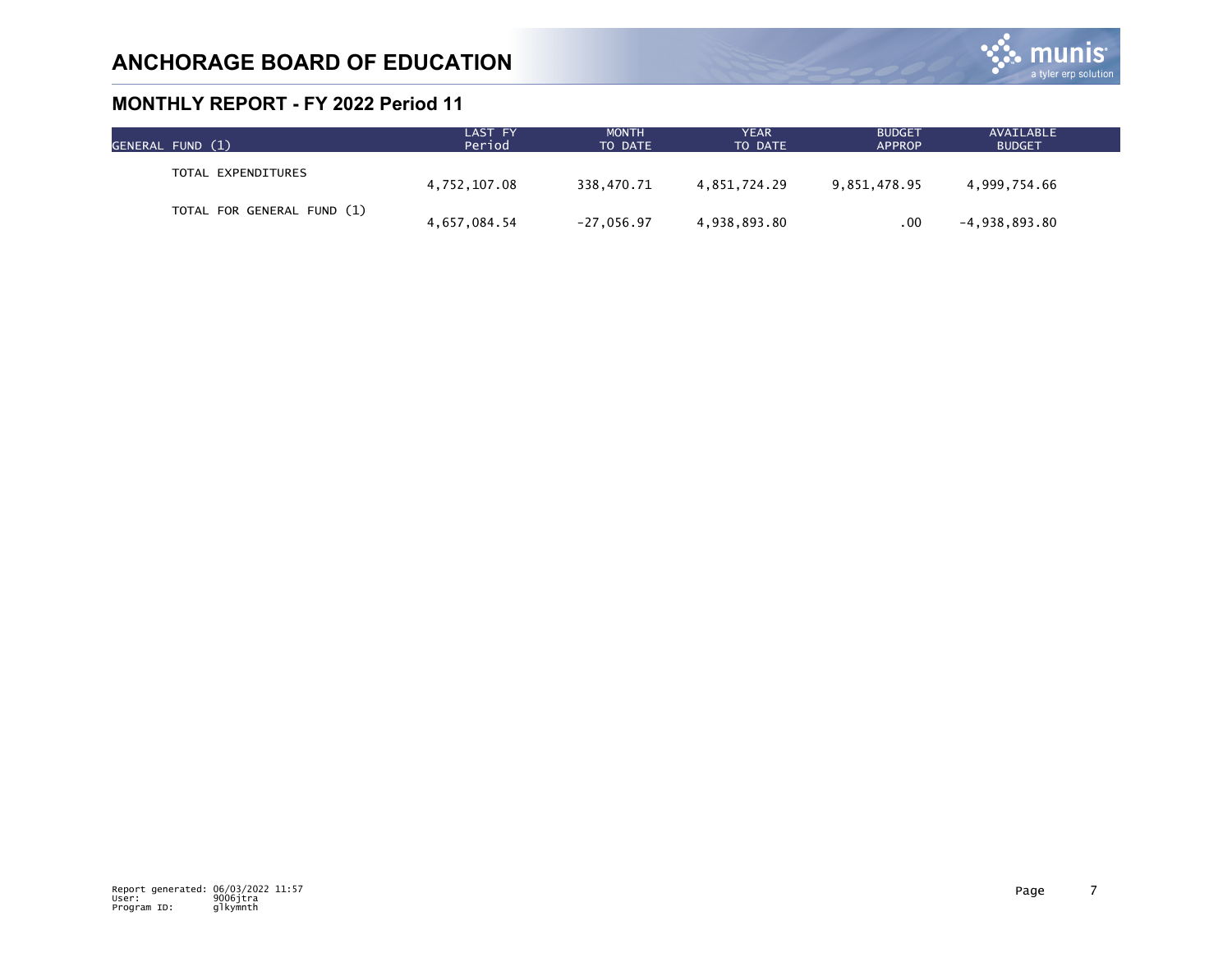

| SPECIAL REVENUE (2)                    | LAST FY<br>Period | <b>MONTH</b><br>TO DATE | <b>YEAR</b><br>TO DATE | <b>BUDGET</b><br><b>APPROP</b> | AVAILABLE<br><b>BUDGET</b> |  |
|----------------------------------------|-------------------|-------------------------|------------------------|--------------------------------|----------------------------|--|
| <b>REVENUES</b>                        |                   |                         |                        |                                |                            |  |
| 0999 BEGINNING BALANCE                 |                   |                         |                        |                                |                            |  |
| TOTAL 0999 BEGINNING BALANCE           | .00 <sub>1</sub>  | .00                     | .00                    | .00                            | .00                        |  |
| <b>RECEIPTS</b>                        |                   |                         |                        |                                |                            |  |
| REVENUE FROM LOCAL SOURCES             |                   |                         |                        |                                |                            |  |
| EARNINGS ON INVESTMENTS                |                   |                         |                        |                                |                            |  |
| 1510 INTEREST ON INVESTMENTS           | 92.50             | 12.89                   | 105.50                 | .00                            | $-105.50$                  |  |
| TOTAL EARNINGS ON INVESTMENTS          | 92.50             | 12.89                   | 105.50                 | .00                            | $-105.50$                  |  |
| STUDENT ACTIVITIES                     |                   |                         |                        |                                |                            |  |
| 1740 STUDENT FEES-CHROMEBOOKS          | 13,503.72         | .00                     | 34, 197. 72            | .00                            | $-34, 197.72$              |  |
| TOTAL STUDENT ACTIVITIES               | 13,503.72         | .00                     | 34, 197. 72            | .00                            | $-34, 197.72$              |  |
| OTHER REVENUE FROM LOCAL SOURCES       |                   |                         |                        |                                |                            |  |
| 1920 CONTRIBUTIONS/DONATIONS           | 19,794.75         | .00                     | 31,090.42              | 32,290.00                      | 1,199.58                   |  |
| TOTAL OTHER REVENUE FROM LOCAL SOURCES | 19,794.75         | .00                     | 31,090.42              | 32,290.00                      | 1,199.58                   |  |
| TOTAL REVENUE FROM LOCAL SOURCES       | 33,390.97         | 12.89                   | 65,393.64              | 32,290.00                      | $-33, 103.64$              |  |
| REVENUE FROM STATE SOURCES             |                   |                         |                        |                                |                            |  |
| STATE PROGRAM                          |                   |                         |                        |                                |                            |  |
| 3111 SEEK PROGRAM                      | 35,457.00         | .00                     | .00                    | .00                            | .00                        |  |
| TOTAL STATE PROGRAM                    | 35,457.00         | .00                     | .00                    | .00                            | .00                        |  |
| RESTRICTED                             |                   |                         |                        |                                |                            |  |
| 3200 RESTRICTED STATE REVENUE          | 104,546.48        | 15,548.25               | 112,708.64             | 103,484.00                     | $-9,224.64$                |  |
| TOTAL RESTRICTED                       | 104,546.48        | 15,548.25               | 112,708.64             | 103,484.00                     | $-9,224.64$                |  |

REVENUE IN LIEU OF TAXES/STATE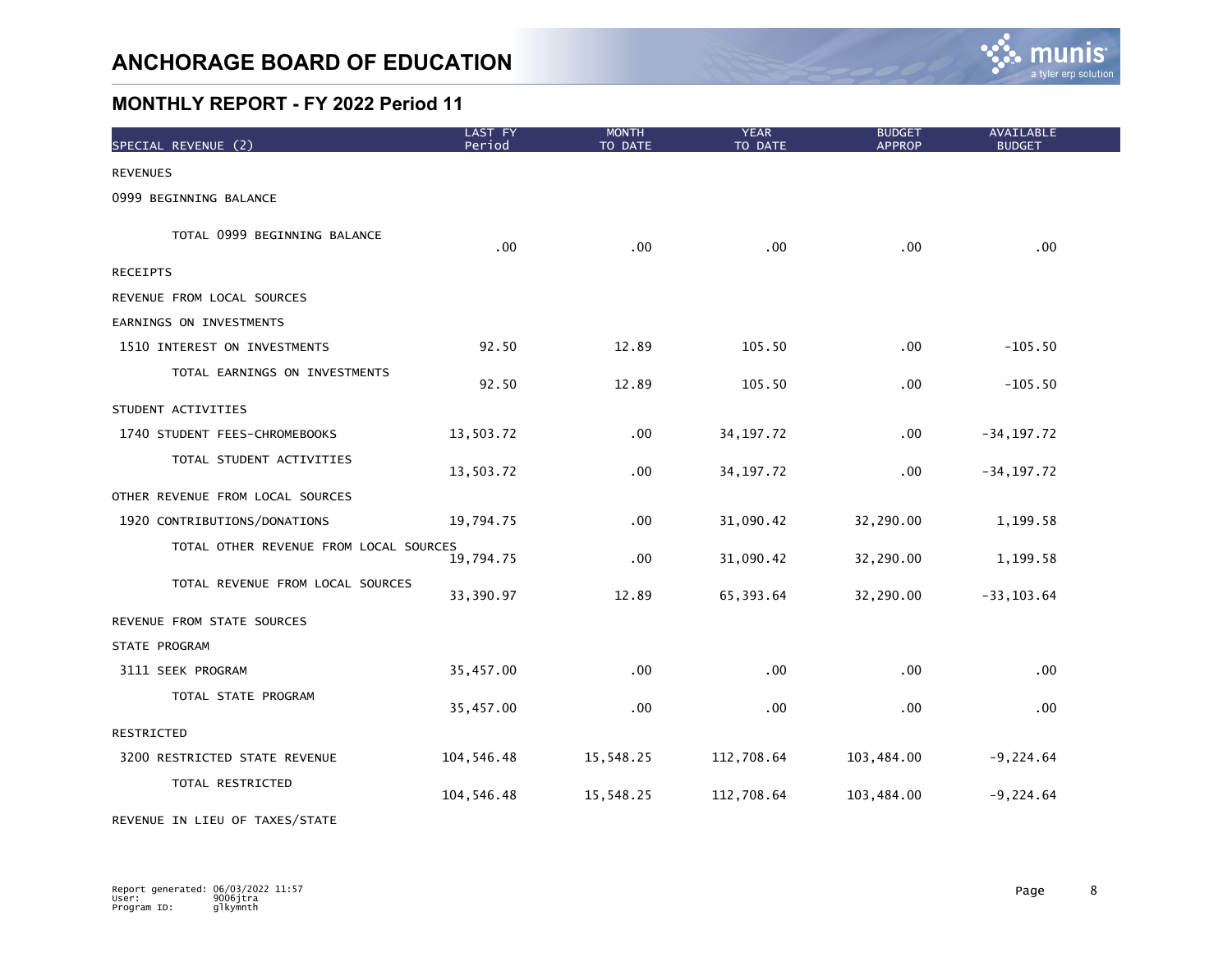| SPECIAL REVENUE (2)                  | LAST FY<br>Period | <b>MONTH</b><br>TO DATE | <b>YEAR</b><br>TO DATE | <b>BUDGET</b><br><b>APPROP</b> | <b>AVAILABLE</b><br><b>BUDGET</b> |  |
|--------------------------------------|-------------------|-------------------------|------------------------|--------------------------------|-----------------------------------|--|
|                                      |                   |                         |                        |                                |                                   |  |
| 3800 REV IN LIEU OF TAX/STATE--USF   | .00               | .00                     | .00                    | $.00 \,$                       | $.00 \,$                          |  |
| TOTAL REVENUE IN LIEU OF TAXES/STATE | .00               | .00                     | .00                    | $.00 \,$                       | $.00 \,$                          |  |
| TOTAL REVENUE FROM STATE SOURCES     | 140,003.48        | 15,548.25               | 112,708.64             | 103,484.00                     | $-9,224.64$                       |  |
| REVENUE FROM FEDERAL SOURCES         |                   |                         |                        |                                |                                   |  |
| RESTRICTED THROUGH THE STATE         |                   |                         |                        |                                |                                   |  |
| 4500 RESTRICTED FED THRU STATE       | 62,538.39         | .00                     | 180,885.66             | 168,408.00                     | $-12,477.66$                      |  |
| TOTAL RESTRICTED THROUGH THE STATE   | 62,538.39         | .00                     | 180,885.66             | 168,408.00                     | $-12,477.66$                      |  |
| TOTAL REVENUE FROM FEDERAL SOURCES   | 62,538.39         | .00                     | 180,885.66             | 168,408.00                     | $-12,477.66$                      |  |
| OTHER RECEIPTS                       |                   |                         |                        |                                |                                   |  |
| INTERFUND TRANSFERS                  |                   |                         |                        |                                |                                   |  |
| 5210 FUND TRANSFER                   | 7,259.00          | .00                     | 7,612.00               | .00                            | $-7,612.00$                       |  |
| TOTAL INTERFUND TRANSFERS            | 7,259.00          | .00                     | 7,612.00               | $.00 \,$                       | $-7,612.00$                       |  |
| TOTAL OTHER RECEIPTS                 | 7,259.00          | .00                     | 7,612.00               | $.00 \,$                       | $-7,612.00$                       |  |
| TOTAL RECEIPTS                       | 243, 191.84       | 15,561.14               | 366, 599.94            | 304, 182.00                    | $-62, 417.94$                     |  |
| TOTAL REVENUE                        | 243, 191.84       | 15,561.14               | 366, 599.94            | 304, 182.00                    | $-62, 417.94$                     |  |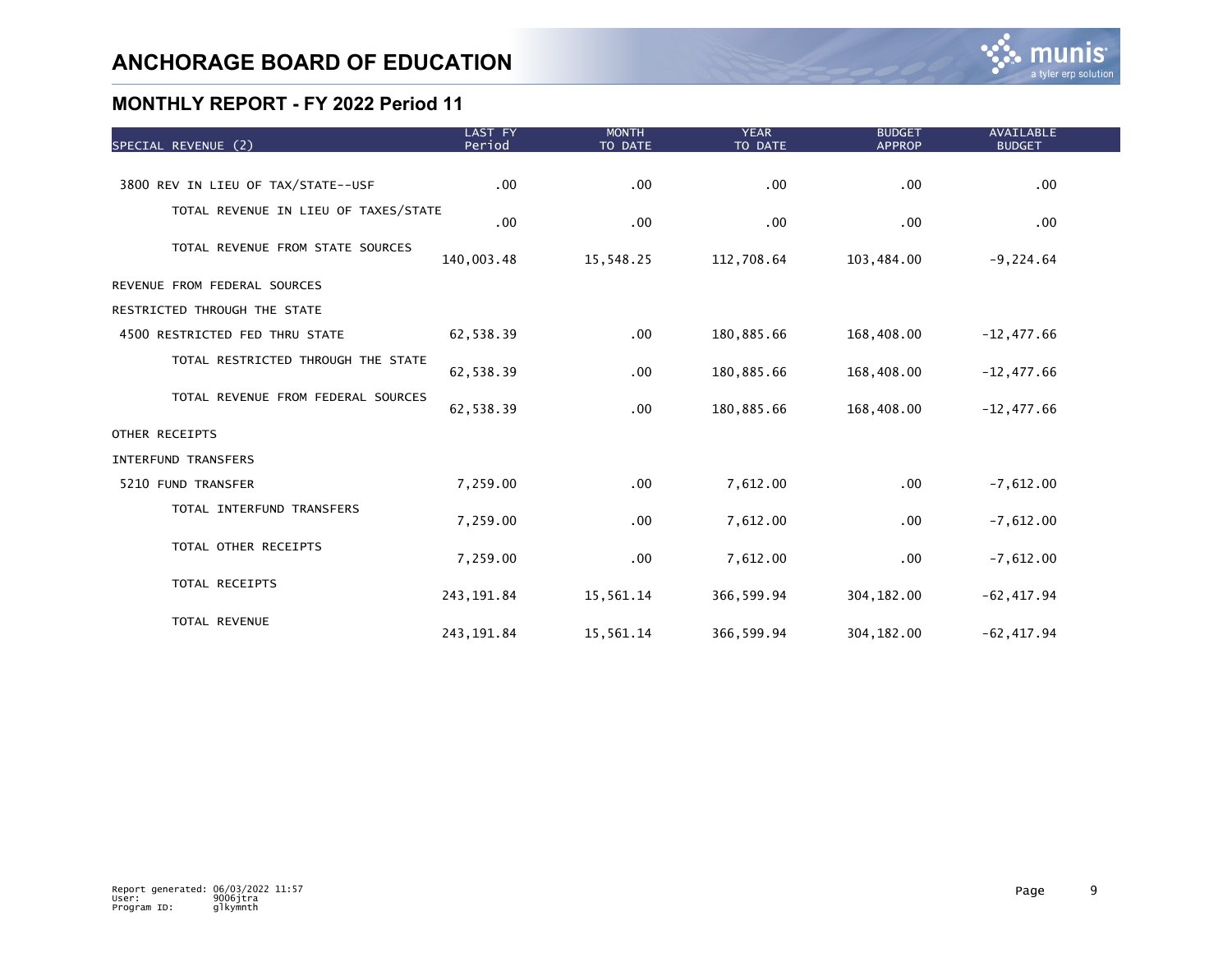

|                                                                              | SPECIAL REVENUE (2)                                                                                                                                                                                                                        | LAST FY<br>Period                                                                                            | <b>MONTH</b><br>TO DATE                                                                         | <b>YEAR</b><br>TO DATE                                                                                                | <b>BUDGET</b><br><b>APPROP</b>                                                                                       | <b>AVAILABLE</b><br><b>BUDGET</b>                                                                                                      |
|------------------------------------------------------------------------------|--------------------------------------------------------------------------------------------------------------------------------------------------------------------------------------------------------------------------------------------|--------------------------------------------------------------------------------------------------------------|-------------------------------------------------------------------------------------------------|-----------------------------------------------------------------------------------------------------------------------|----------------------------------------------------------------------------------------------------------------------|----------------------------------------------------------------------------------------------------------------------------------------|
| <b>EXPENDITURES</b>                                                          |                                                                                                                                                                                                                                            |                                                                                                              |                                                                                                 |                                                                                                                       |                                                                                                                      |                                                                                                                                        |
| 1000                                                                         | <b>INSTRUCTION</b>                                                                                                                                                                                                                         |                                                                                                              |                                                                                                 |                                                                                                                       |                                                                                                                      |                                                                                                                                        |
| 0100<br>0200<br>0300<br>0400<br>0500<br>0600<br>0700<br>0800<br>0840<br>0900 | SALARIES PERSONNEL SERVICES<br><b>EMPLOYEE BENEFITS</b><br>PURCHASED PROF AND TECH SERV<br>PURCHASED PROPERTY SERVICES<br>OTHER PURCHASED SERVICES<br>SUPPLIES<br>PROPERTY<br>DEBT SERVICE AND MISCELLANEOUS<br>CONTINGENCY<br>OTHER ITEMS | 89,096.12<br>2,796.86<br>115, 112.91<br>.00<br>20,433.89<br>163,054.09<br>4.994.76<br>.00<br>$.00 \,$<br>.00 | 3,058.68<br>151.55<br>8,487.71<br>4,659.81<br>3,802.00<br>1,095.39<br>.00.<br>.00<br>.00<br>.00 | 92,670.17<br>2,814.57<br>55,753.87<br>13,980.21<br>18,320.00<br>59,758.31<br>8,136.50<br>16,835.00<br>$.00 \,$<br>.00 | 75,445.60<br>1,446.00<br>93,869.40<br>$.00 \,$<br>10,461.00<br>90,836.00<br>14,580.00<br>$.00 \,$<br>$.00 \,$<br>.00 | $-17, 224.57$<br>$-1, 368.57$<br>38, 115.53<br>$-13,980.21$<br>$-7,859.00$<br>31,077.69<br>6,443.50<br>$-16,835.00$<br>$.00 \,$<br>.00 |
|                                                                              | TOTAL 1000<br>INSTRUCTION                                                                                                                                                                                                                  | 395,488.63                                                                                                   | 21, 255.14                                                                                      | 268,268.63                                                                                                            | 286,638.00                                                                                                           | 18,369.37                                                                                                                              |
| 2200                                                                         | INSTRUCTIONAL STAFF SUPP SERV                                                                                                                                                                                                              |                                                                                                              |                                                                                                 |                                                                                                                       |                                                                                                                      |                                                                                                                                        |
| 0100<br>0200<br>0300<br>0500<br>0600<br>0700<br>0800                         | SALARIES PERSONNEL SERVICES<br><b>EMPLOYEE BENEFITS</b><br>PURCHASED PROF AND TECH SERV<br>OTHER PURCHASED SERVICES<br><b>SUPPLIES</b><br>PROPERTY<br>DEBT SERVICE AND MISCELLANEOUS                                                       | .00<br>.00<br>9.965.67<br>.00<br>81.08<br>$.00 \,$<br>.00                                                    | $.00 \times$<br>.00<br>119.00<br>.00.<br>$.00 \times$<br>.00.<br>$.00 \times$                   | 6.044.33<br>.00<br>7,994.00<br>.00<br>738.62<br>.00<br>.00                                                            | 5,294.00<br>756.00<br>11,259.51<br>.00<br>234.49<br>.00<br>.00                                                       | $-750.33$<br>756.00<br>3,265.51<br>.00<br>$-504.13$<br>.00<br>.00                                                                      |
|                                                                              | TOTAL 2200<br>INSTRUCTIONAL STAFF SUPP SERV                                                                                                                                                                                                | 10,046.75                                                                                                    | 119.00                                                                                          | 14,776.95                                                                                                             | 17,544.00                                                                                                            | 2,767.05                                                                                                                               |
|                                                                              | TOTAL EXPENDITURES                                                                                                                                                                                                                         | 405,535.38                                                                                                   | 21,374.14                                                                                       | 283,045.58                                                                                                            | 304, 182.00                                                                                                          | 21, 136.42                                                                                                                             |
|                                                                              | TOTAL FOR SPECIAL REVENUE (2)                                                                                                                                                                                                              | $-162, 343.54$                                                                                               | $-5,813.00$                                                                                     | 83,554.36                                                                                                             | .00                                                                                                                  | $-83, 554.36$                                                                                                                          |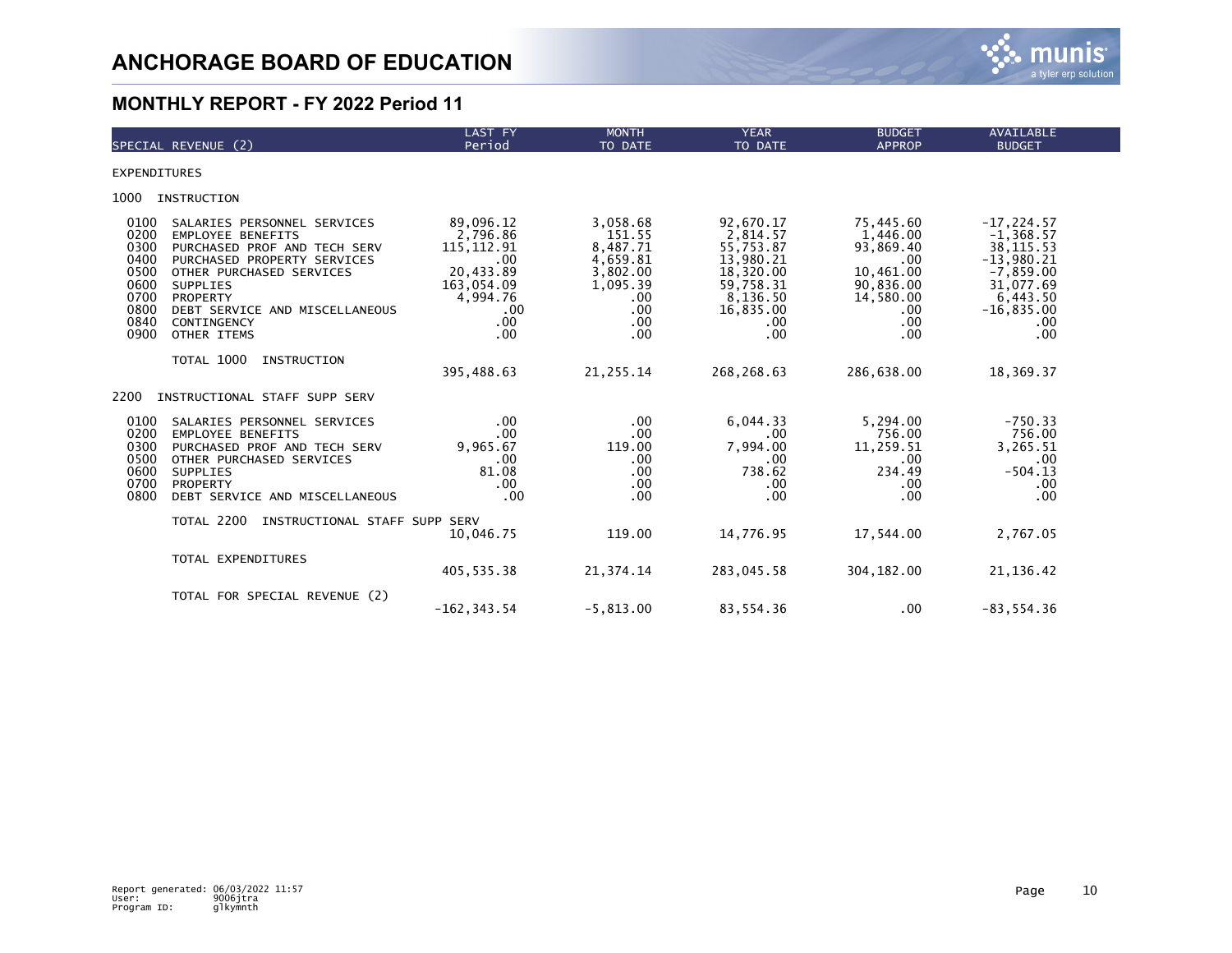

| CAPITAL OUTLAY FUND (310)        | LAST FY<br>Period | <b>MONTH</b><br>TO DATE | <b>YEAR</b><br>TO DATE | <b>BUDGET</b><br><b>APPROP</b> | AVAILABLE<br><b>BUDGET</b> |
|----------------------------------|-------------------|-------------------------|------------------------|--------------------------------|----------------------------|
| <b>REVENUES</b>                  |                   |                         |                        |                                |                            |
| 0999 BEGINNING BALANCE           |                   |                         |                        |                                |                            |
| TOTAL 0999 BEGINNING BALANCE     | .00 <sub>1</sub>  | .00                     | .00                    | .00                            | .00                        |
| <b>RECEIPTS</b>                  |                   |                         |                        |                                |                            |
| REVENUE FROM LOCAL SOURCES       |                   |                         |                        |                                |                            |
| EARNINGS ON INVESTMENTS          |                   |                         |                        |                                |                            |
| 1510 INTEREST ON INVESTMENTS     | 124.64            | 45.93                   | 284.39                 | .00                            | $-284.39$                  |
| TOTAL EARNINGS ON INVESTMENTS    | 124.64            | 45.93                   | 284.39                 | .00.                           | $-284.39$                  |
| TOTAL REVENUE FROM LOCAL SOURCES | 124.64            | 45.93                   | 284.39                 | .00                            | $-284.39$                  |
| REVENUE FROM STATE SOURCES       |                   |                         |                        |                                |                            |
| RESTRICTED                       |                   |                         |                        |                                |                            |
| 3200 RESTRICTED STATE REVENUE    | 34,566.00         | 18,124.00               | 36,248.00              | 36,248.00                      | .00                        |
| TOTAL RESTRICTED                 | 34,566.00         | 18, 124.00              | 36,248.00              | 36,248.00                      | $.00 \,$                   |
| TOTAL REVENUE FROM STATE SOURCES | 34,566.00         | 18, 124.00              | 36,248.00              | 36,248.00                      | $.00 \,$                   |
| OTHER RECEIPTS                   |                   |                         |                        |                                |                            |
| <b>INTERFUND TRANSFERS</b>       |                   |                         |                        |                                |                            |
| 5210 FUND TRANSFER               | .00 <sub>1</sub>  | .00                     | .00                    | .00                            | .00                        |
| TOTAL INTERFUND TRANSFERS        | .00 <sub>1</sub>  | .00                     | .00                    | .00                            | .00                        |
| TOTAL OTHER RECEIPTS             | .00               | .00                     | .00                    | .00                            | .00 <sub>1</sub>           |
| TOTAL RECEIPTS                   | 34,690.64         | 18, 169. 93             | 36,532.39              | 36,248.00                      | $-284.39$                  |
| TOTAL REVENUE                    | 34,690.64         | 18, 169. 93             | 36,532.39              | 36,248.00                      | $-284.39$                  |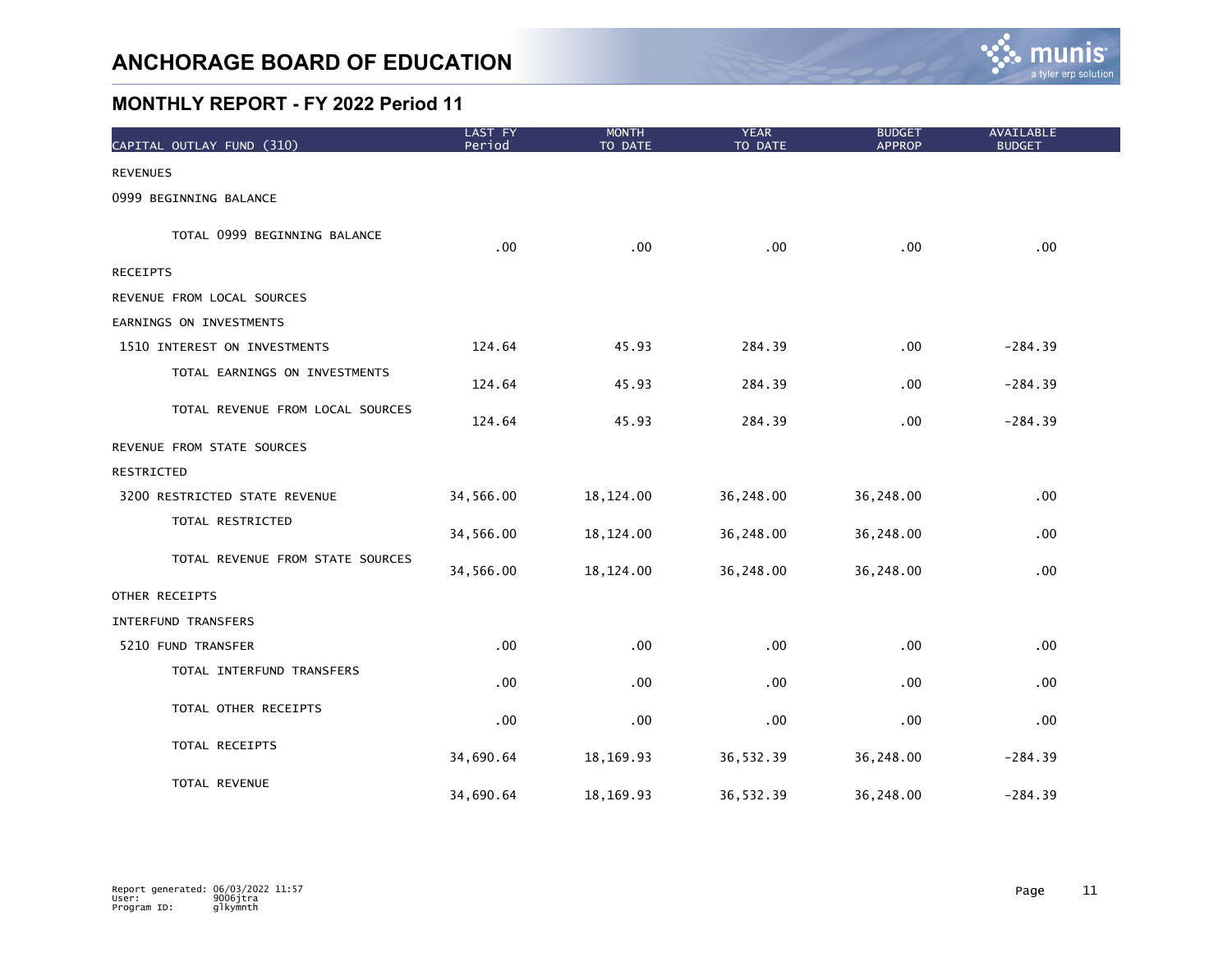

| CAPITAL OUTLAY FUND (310)                                                     | LAST FY<br>Period | <b>MONTH</b><br>TO DATE | <b>YEAR</b><br>TO DATE | <b>BUDGET</b><br><b>APPROP</b> | <b>AVAILABLE</b><br><b>BUDGET</b> |  |
|-------------------------------------------------------------------------------|-------------------|-------------------------|------------------------|--------------------------------|-----------------------------------|--|
| <b>EXPENDITURES</b>                                                           |                   |                         |                        |                                |                                   |  |
| 5100<br>DEBT SERVICE                                                          |                   |                         |                        |                                |                                   |  |
| 0400<br>PURCHASED PROPERTY SERVICES<br>0800<br>DEBT SERVICE AND MISCELLANEOUS | $.00 \,$<br>.00   | .00<br>.00              | $.00 \,$<br>.00        | 36,248.00<br>.00               | 36,248.00<br>.00.                 |  |
| TOTAL 5100<br><b>DEBT SERVICE</b>                                             | .00               | .00                     | .00                    | 36,248.00                      | 36,248.00                         |  |
| 5200<br><b>FUND TRANSFERS</b>                                                 |                   |                         |                        |                                |                                   |  |
| 0900<br>OTHER ITEMS                                                           | 24,083.82         | .00                     | .00                    | .00                            | $.00 \,$                          |  |
| TOTAL 5200<br><b>FUND TRANSFERS</b>                                           | 24,083.82         | .00                     | $.00 \,$               | .00.                           | $.00 \,$                          |  |
| TOTAL EXPENDITURES                                                            | 24,083.82         | .00.                    | $.00 \,$               | 36,248.00                      | 36,248.00                         |  |
| TOTAL FOR CAPITAL OUTLAY FUND (310)                                           | 10,606.82         | 18,169.93               | 36,532.39              | $.00 \,$                       | $-36, 532.39$                     |  |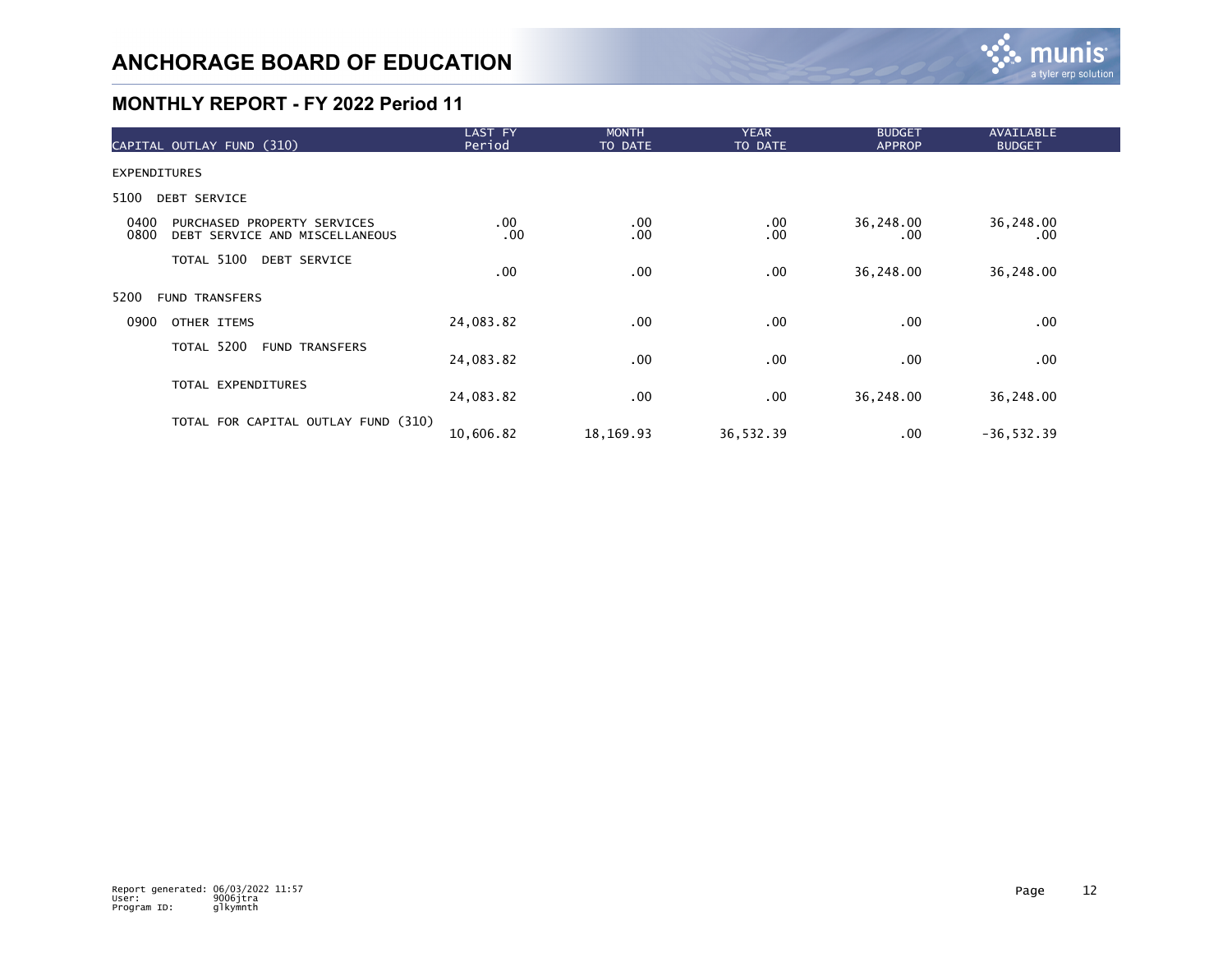

| BUILDING FUND (FSPK) (320)                                | LAST FY<br>Period | <b>MONTH</b><br>TO DATE | <b>YEAR</b><br>TO DATE | <b>BUDGET</b><br><b>APPROP</b> | AVAILABLE<br><b>BUDGET</b> |
|-----------------------------------------------------------|-------------------|-------------------------|------------------------|--------------------------------|----------------------------|
| <b>REVENUES</b>                                           |                   |                         |                        |                                |                            |
| 0999 BEGINNING BALANCE                                    |                   |                         |                        |                                |                            |
| TOTAL 0999 BEGINNING BALANCE                              | .00               | .00                     | .00                    | .00                            | .00                        |
| <b>RECEIPTS</b>                                           |                   |                         |                        |                                |                            |
| REVENUE FROM LOCAL SOURCES                                |                   |                         |                        |                                |                            |
| AD VALOREM TAXES                                          |                   |                         |                        |                                |                            |
| 1111 GENERAL PROPERTY TAX<br>1115 DELINQUENT PROPERTY TAX | 255,810.00<br>.00 | .00<br>.00              | 268,071.00<br>.00      | 262, 315.00<br>.00             | $-5,756.00$<br>.00         |
| TOTAL AD VALOREM TAXES                                    | 255,810.00        | .00                     | 268,071.00             | 262, 315.00                    | $-5,756.00$                |
| EARNINGS ON INVESTMENTS                                   |                   |                         |                        |                                |                            |
| 1510 INTEREST ON INVESTMENTS                              | 1,747.21          | 539.24                  | 3,327.65               | .00                            | $-3,327.65$                |
| TOTAL EARNINGS ON INVESTMENTS                             | 1,747.21          | 539.24                  | 3,327.65               | .00                            | $-3,327.65$                |
| TOTAL REVENUE FROM LOCAL SOURCES                          | 257, 557.21       | 539.24                  | 271,398.65             | 262, 315.00                    | $-9,083.65$                |
| REVENUE FROM STATE SOURCES                                |                   |                         |                        |                                |                            |
| RESTRICTED                                                |                   |                         |                        |                                |                            |
| 3200 RESTRICTED STATE REVENUE                             | .00               | .00                     | $.00 \,$               | .00                            | .00                        |
| TOTAL RESTRICTED                                          | .00               | .00                     | .00                    | .00                            | .00                        |
| TOTAL REVENUE FROM STATE SOURCES                          | .00               | .00                     | .00                    | .00                            | $.00 \,$                   |
| OTHER RECEIPTS                                            |                   |                         |                        |                                |                            |
| INTERFUND TRANSFERS                                       |                   |                         |                        |                                |                            |
| 5210 FUND TRANSFER                                        | .00               | .00                     | $.00 \,$               | .00                            | .00                        |
| TOTAL INTERFUND TRANSFERS                                 | .00               | .00                     | $.00 \,$               | .00                            | .00                        |
| TOTAL OTHER RECEIPTS                                      | .00               | .00                     | .00                    | .00.                           | .00 <sub>1</sub>           |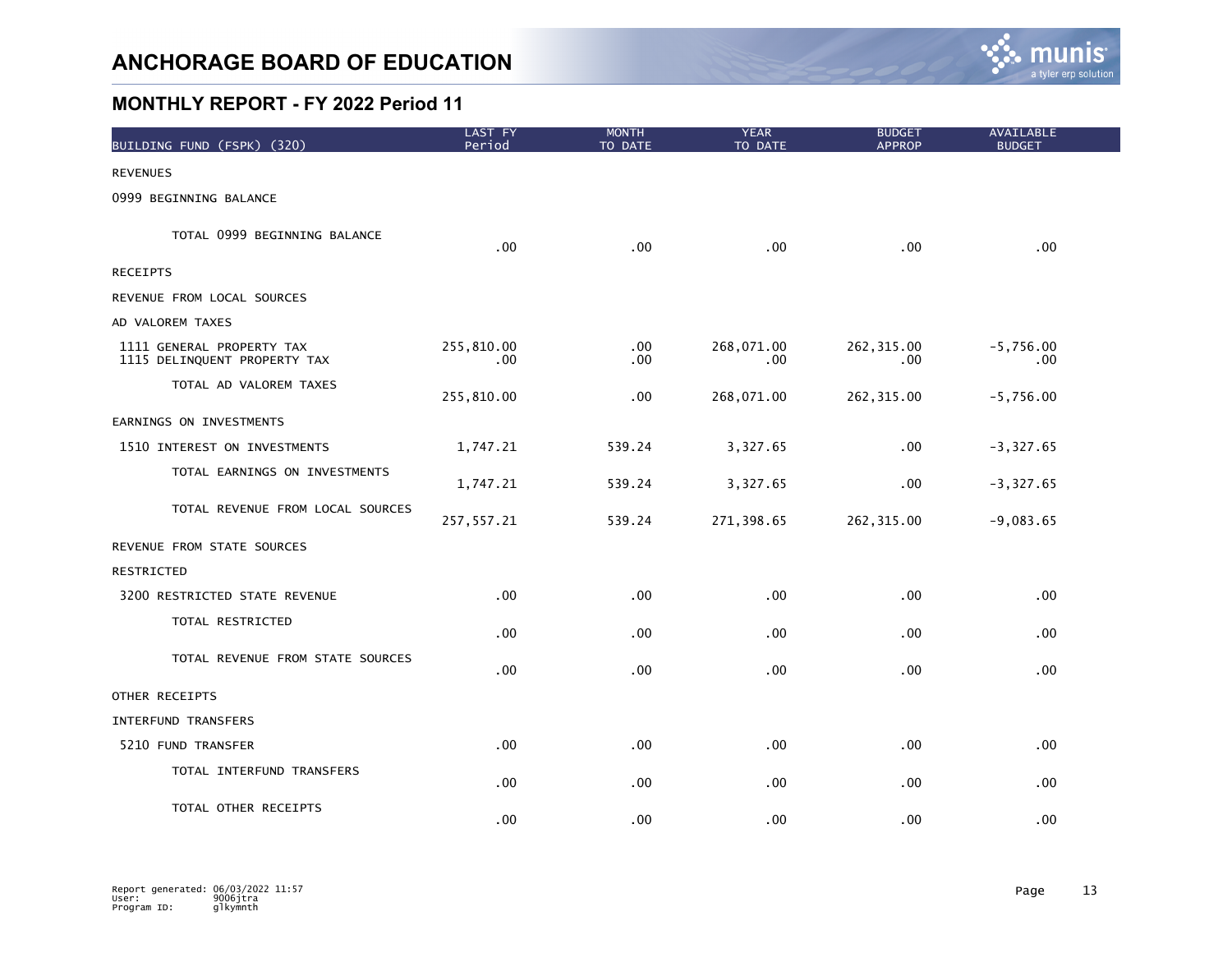

| BUILDING FUND (FSPK) (320) | LAST FY<br>Period | <b>MONTH</b><br>TO DATE | <b>YEAR</b><br>TO DATE | <b>BUDGET</b><br><b>APPROP</b> | AVAILABLE<br><b>BUDGET</b> |  |
|----------------------------|-------------------|-------------------------|------------------------|--------------------------------|----------------------------|--|
|                            |                   |                         |                        |                                |                            |  |
| TOTAL RECEIPTS             | 257,557.21        | 539.24                  | 271,398.65             | 262,315.00                     | $-9,083.65$                |  |
| <b>TOTAL REVENUE</b>       | 257,557.21        | 539.24                  | 271,398.65             | 262,315.00                     | $-9,083.65$                |  |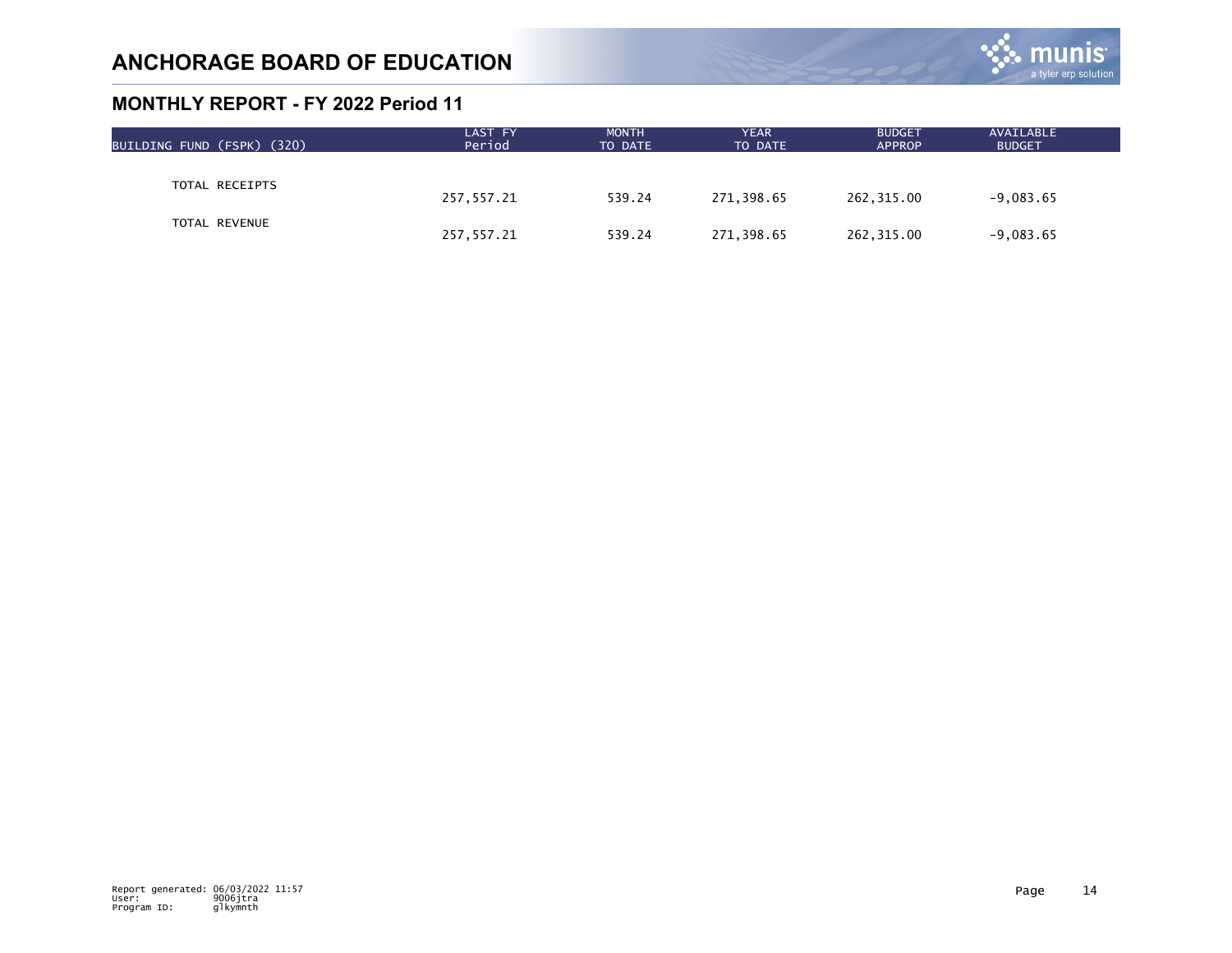

| BUILDING FUND (FSPK) (320)                                                                                        | LAST FY<br>Period      | <b>MONTH</b><br>TO DATE | <b>YEAR</b><br>TO DATE | <b>BUDGET</b><br><b>APPROP</b> | AVAILABLE<br><b>BUDGET</b> |  |
|-------------------------------------------------------------------------------------------------------------------|------------------------|-------------------------|------------------------|--------------------------------|----------------------------|--|
| <b>EXPENDITURES</b>                                                                                               |                        |                         |                        |                                |                            |  |
| 5100<br>DEBT SERVICE                                                                                              |                        |                         |                        |                                |                            |  |
| 0400<br>PURCHASED PROPERTY SERVICES<br>0500<br>OTHER PURCHASED SERVICES<br>0800<br>DEBT SERVICE AND MISCELLANEOUS | $.00 \,$<br>.00<br>.00 | $.00 \,$<br>.00<br>.00  | .00<br>.00<br>.00      | 262,315.00<br>.00<br>.00       | 262, 315.00<br>.00<br>.00  |  |
| TOTAL 5100 DEBT SERVICE                                                                                           | .00                    | $.00 \,$                | .00                    | 262,315.00                     | 262, 315.00                |  |
| 5200<br><b>FUND TRANSFERS</b>                                                                                     |                        |                         |                        |                                |                            |  |
| 0900<br>OTHER ITEMS                                                                                               | $.00 \,$               | $.00 \,$                | .00                    | .00.                           | .00                        |  |
| TOTAL 5200<br><b>FUND TRANSFERS</b>                                                                               | .00                    | $.00 \,$                | .00                    | .00                            | .00                        |  |
| TOTAL EXPENDITURES                                                                                                | .00                    | $.00 \,$                | .00                    | 262,315.00                     | 262, 315.00                |  |
| TOTAL FOR BUILDING FUND (FSPK) (320)                                                                              | 257, 557.21            | 539.24                  | 271,398.65             | .00.                           | $-271, 398.65$             |  |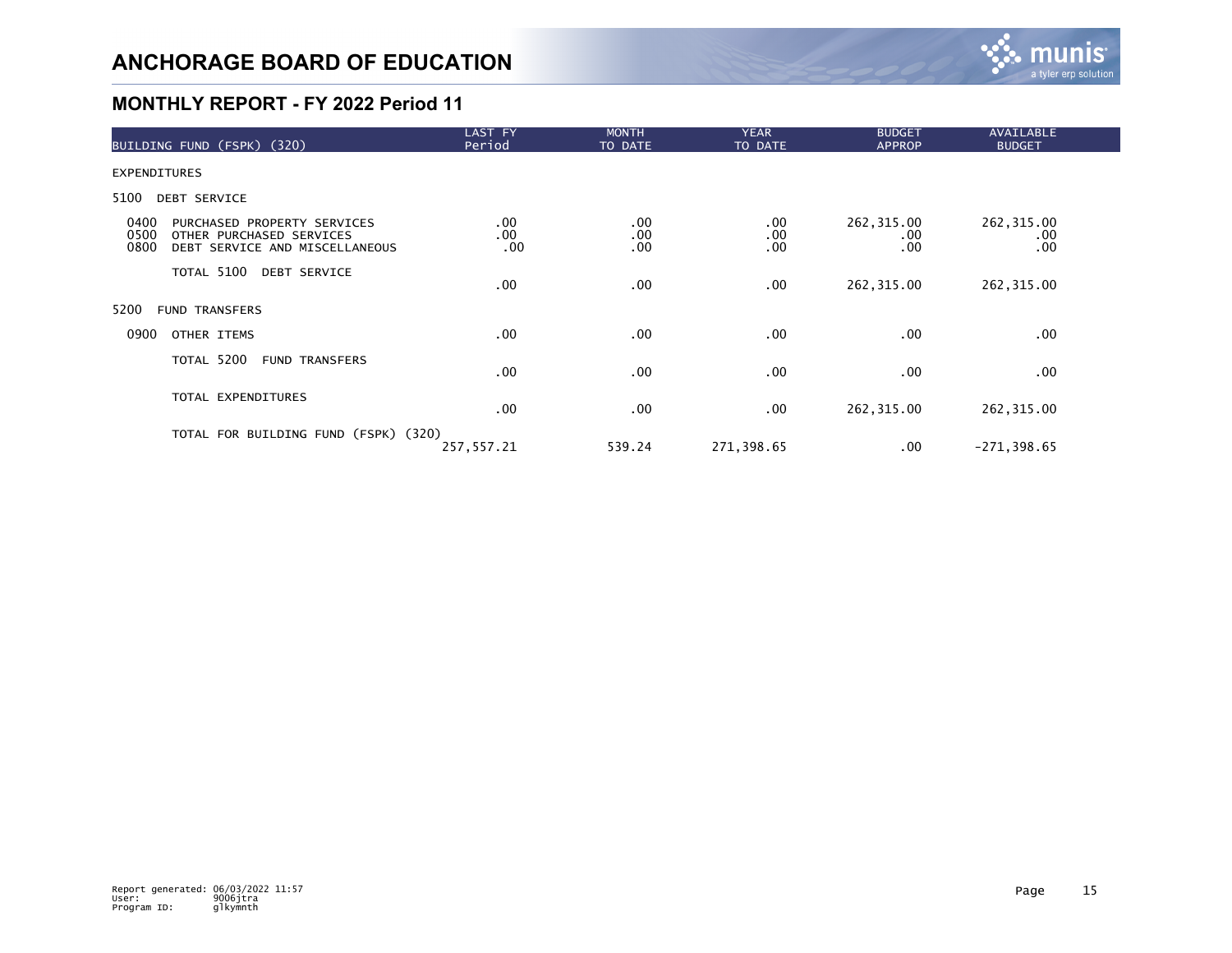

| CONSTRUCTION FUND (360)                | LAST FY<br>Period | <b>MONTH</b><br>TO DATE | <b>YEAR</b><br>TO DATE | <b>BUDGET</b><br><b>APPROP</b> | AVAILABLE<br><b>BUDGET</b> |
|----------------------------------------|-------------------|-------------------------|------------------------|--------------------------------|----------------------------|
| <b>REVENUES</b>                        |                   |                         |                        |                                |                            |
| 0999 BEGINNING BALANCE                 |                   |                         |                        |                                |                            |
| TOTAL 0999 BEGINNING BALANCE           | .00               | .00                     | .00                    | .00.                           | .00                        |
| <b>RECEIPTS</b>                        |                   |                         |                        |                                |                            |
| REVENUE FROM LOCAL SOURCES             |                   |                         |                        |                                |                            |
| OTHER REVENUE FROM LOCAL SOURCES       |                   |                         |                        |                                |                            |
| 1990 MISCELLANEOUS REVENUE             | .00               | .00                     | .00                    | .00                            | .00                        |
| TOTAL OTHER REVENUE FROM LOCAL SOURCES | .00               | .00                     | .00                    | .00                            | $.00 \,$                   |
| TOTAL REVENUE FROM LOCAL SOURCES       | .00               | .00                     | .00                    | .00                            | .00                        |
| OTHER RECEIPTS                         |                   |                         |                        |                                |                            |
| INTERFUND TRANSFERS                    |                   |                         |                        |                                |                            |
| 5210 FUND TRANSFER                     | 24,083.82         | .00                     | .00                    | .00                            | .00                        |
| TOTAL INTERFUND TRANSFERS              | 24,083.82         | .00                     | .00                    | .00                            | .00                        |
| TOTAL OTHER RECEIPTS                   | 24,083.82         | .00                     | .00                    | .00                            | .00                        |
| TOTAL RECEIPTS                         | 24,083.82         | .00                     | .00                    | .00                            | $.00 \,$                   |
| TOTAL REVENUE                          | 24,083.82         | .00                     | .00                    | .00                            | .00                        |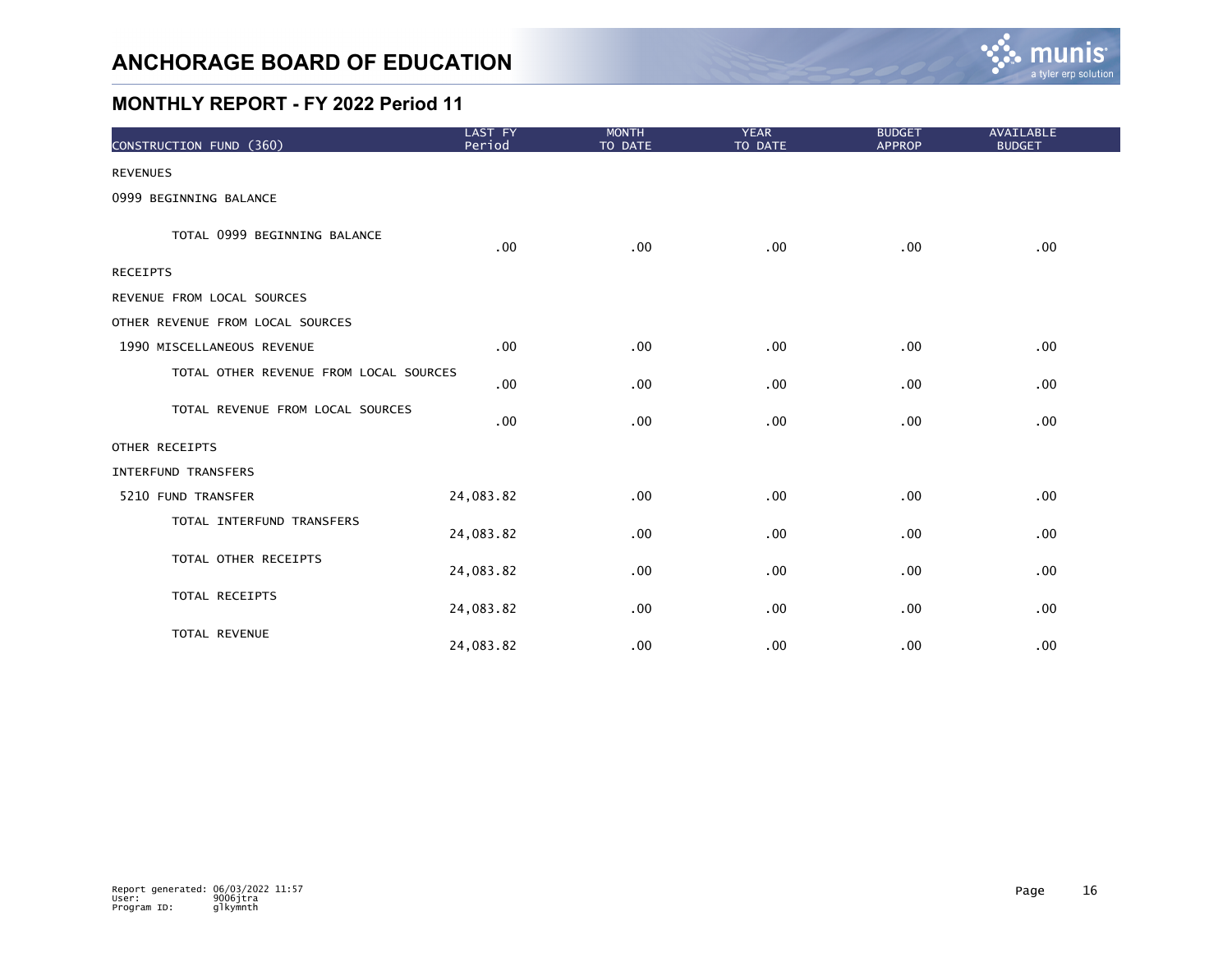

| CONSTRUCTION FUND (360)                                                                                                                                                                                      | LAST FY<br>Period                                 | <b>MONTH</b><br>TO DATE                | <b>YEAR</b><br>TO DATE                 | <b>BUDGET</b><br><b>APPROP</b>         | AVAILABLE<br><b>BUDGET</b>             |  |
|--------------------------------------------------------------------------------------------------------------------------------------------------------------------------------------------------------------|---------------------------------------------------|----------------------------------------|----------------------------------------|----------------------------------------|----------------------------------------|--|
| EXPENDITURES                                                                                                                                                                                                 |                                                   |                                        |                                        |                                        |                                        |  |
| 4700<br><b>BUILDING IMPROVEMENTS</b>                                                                                                                                                                         |                                                   |                                        |                                        |                                        |                                        |  |
| 0100<br>SALARIES PERSONNEL SERVICES<br>0200<br><b>EMPLOYEE BENEFITS</b><br>0300<br>PURCHASED PROF AND TECH SERV<br>0400<br>PURCHASED PROPERTY SERVICES<br>0600<br><b>SUPPLIES</b><br>0700<br><b>PROPERTY</b> | $.00 \,$<br>.00<br>.00<br>24,083.82<br>.00<br>.00 | .00<br>.00<br>.00<br>.00<br>.00<br>.00 | .00<br>.00<br>.00<br>.00<br>.00<br>.00 | .00<br>.00<br>.00<br>.00<br>.00<br>.00 | .00<br>.00<br>.00<br>.00<br>.00<br>.00 |  |
| TOTAL 4700<br>BUILDING IMPROVEMENTS                                                                                                                                                                          | 24,083.82                                         | $.00 \,$                               | .00                                    | .00                                    | .00                                    |  |
| TOTAL EXPENDITURES                                                                                                                                                                                           | 24,083.82                                         | $.00 \,$                               | .00                                    | .00                                    | .00                                    |  |
| TOTAL FOR CONSTRUCTION FUND (360)                                                                                                                                                                            | .00                                               | $.00 \,$                               | .00                                    | .00                                    | .00                                    |  |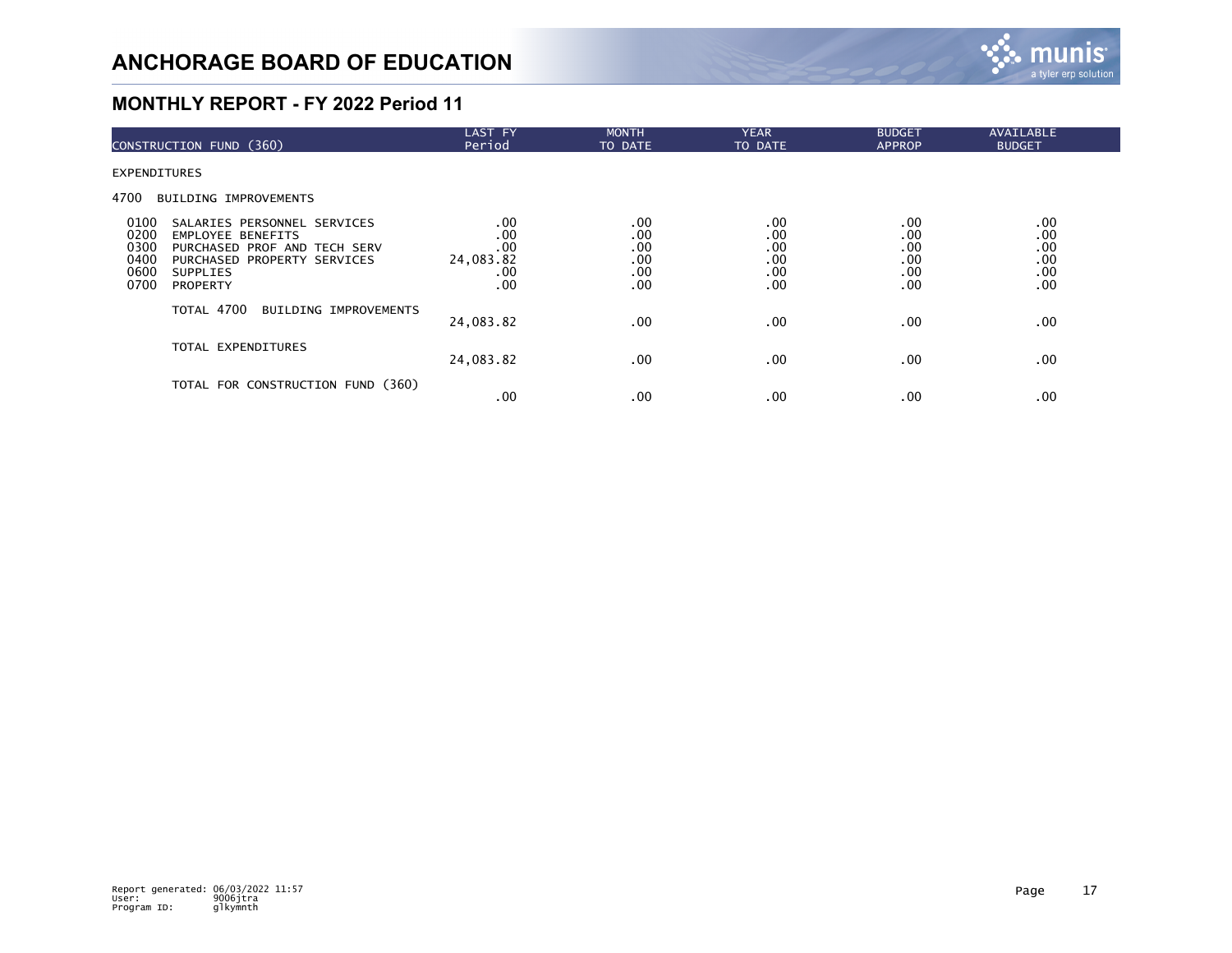

| DEBT SERVICE FUND (400)                        | LAST FY<br>Period | <b>MONTH</b><br>TO DATE | <b>YEAR</b><br>TO DATE | <b>BUDGET</b><br><b>APPROP</b> | <b>AVAILABLE</b><br><b>BUDGET</b> |
|------------------------------------------------|-------------------|-------------------------|------------------------|--------------------------------|-----------------------------------|
| <b>REVENUES</b>                                |                   |                         |                        |                                |                                   |
| <b>RECEIPTS</b>                                |                   |                         |                        |                                |                                   |
| REVENUE FROM STATE SOURCES                     |                   |                         |                        |                                |                                   |
| REVENUE ON BEHALF PAYMENTS                     |                   |                         |                        |                                |                                   |
| 3900 STATE ON-BEHALF PAYMENTS                  | .00               | .00                     | .00                    | .00                            | .00                               |
| TOTAL REVENUE ON BEHALF PAYMENTS               | .00               | .00                     | .00                    | .00                            | .00                               |
| TOTAL REVENUE FROM STATE SOURCES               | .00               | .00                     | .00                    | .00                            | .00                               |
| OTHER RECEIPTS                                 |                   |                         |                        |                                |                                   |
| <b>BOND ISSUANCE</b>                           |                   |                         |                        |                                |                                   |
| 5100 BOND SALE<br>5110 BOND PRINCIPAL PROCEEDS | .00<br>.00        | .00<br>.00              | .00<br>.00             | .00<br>.00                     | .00<br>.00                        |
| TOTAL BOND ISSUANCE                            | .00               | .00                     | .00                    | .00                            | .00                               |
| <b>INTERFUND TRANSFERS</b>                     |                   |                         |                        |                                |                                   |
| 5210 FUND TRANSFER                             | .00 <sub>1</sub>  | .00                     | .00                    | .00                            | .00                               |
| TOTAL INTERFUND TRANSFERS                      | .00               | .00                     | .00                    | .00                            | .00                               |
| TOTAL OTHER RECEIPTS                           | .00               | .00                     | .00                    | .00.                           | .00                               |
| TOTAL RECEIPTS                                 | .00               | .00                     | $.00 \,$               | $.00 \,$                       | .00                               |
| TOTAL REVENUE                                  | .00               | .00                     | .00 <sub>1</sub>       | .00                            | .00                               |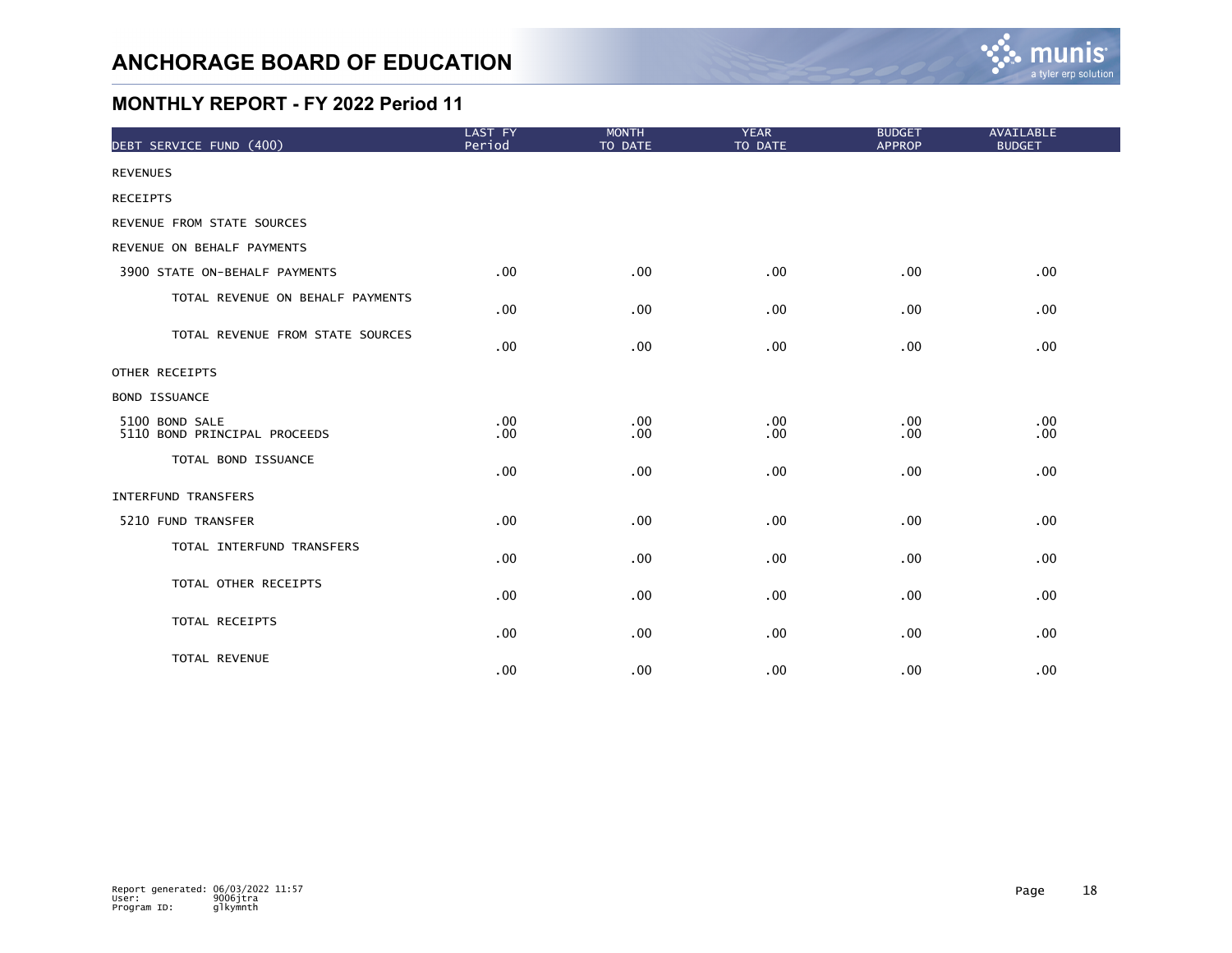

| DEBT SERVICE FUND (400)                                       | LAST FY<br>Period | <b>MONTH</b><br>TO DATE | <b>YEAR</b><br>TO DATE | <b>BUDGET</b><br><b>APPROP</b> | <b>AVAILABLE</b><br><b>BUDGET</b> |  |
|---------------------------------------------------------------|-------------------|-------------------------|------------------------|--------------------------------|-----------------------------------|--|
| <b>EXPENDITURES</b>                                           |                   |                         |                        |                                |                                   |  |
| 5100<br><b>DEBT SERVICE</b>                                   |                   |                         |                        |                                |                                   |  |
| 0800<br>DEBT SERVICE AND MISCELLANEOUS<br>0900<br>OTHER ITEMS | .00<br>.00        | .00<br>.00              | $.00 \,$<br>.00        | .00.<br>.00                    | .00<br>.00                        |  |
| TOTAL 5100 DEBT SERVICE                                       | .00               | $.00 \,$                | $.00 \,$               | .00                            | .00                               |  |
| TOTAL EXPENDITURES                                            | .00               | $.00 \,$                | .00 <sub>1</sub>       | .00                            | .00                               |  |
| TOTAL FOR DEBT SERVICE FUND (400)                             | .00               | .00                     | $.00 \,$               | .00                            | .00                               |  |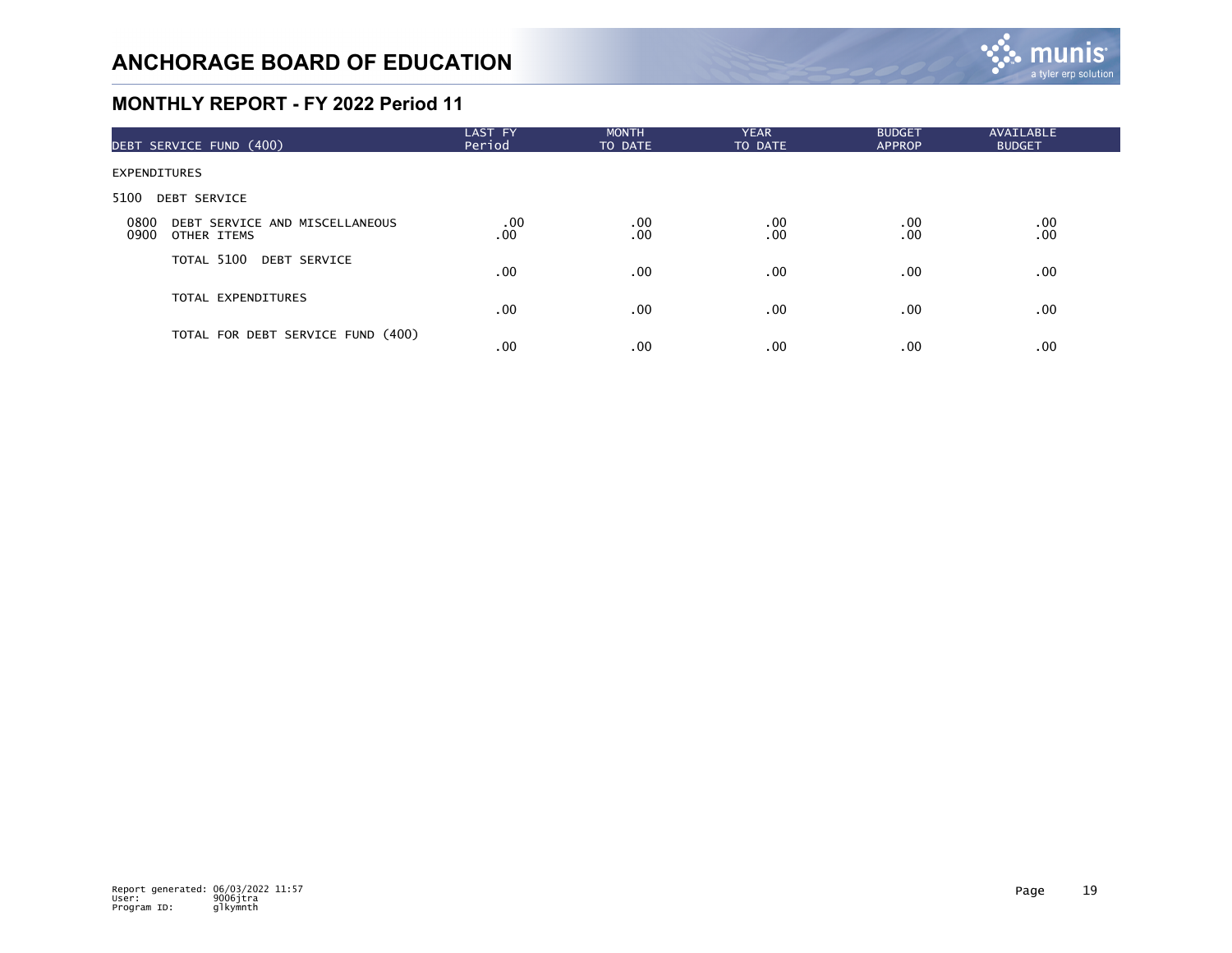

| FOOD SERVICE FUND (51)                                                                                                                                                                                                                                                                                                                                                      | LAST FY<br>Period                                                             | <b>MONTH</b><br>TO DATE                                                                   | <b>YEAR</b><br>TO DATE                                                         | <b>BUDGET</b><br><b>APPROP</b>                                                  | AVAILABLE<br><b>BUDGET</b>                                                         |
|-----------------------------------------------------------------------------------------------------------------------------------------------------------------------------------------------------------------------------------------------------------------------------------------------------------------------------------------------------------------------------|-------------------------------------------------------------------------------|-------------------------------------------------------------------------------------------|--------------------------------------------------------------------------------|---------------------------------------------------------------------------------|------------------------------------------------------------------------------------|
| <b>REVENUES</b>                                                                                                                                                                                                                                                                                                                                                             |                                                                               |                                                                                           |                                                                                |                                                                                 |                                                                                    |
| 0999 BEGINNING BALANCE                                                                                                                                                                                                                                                                                                                                                      |                                                                               |                                                                                           |                                                                                |                                                                                 |                                                                                    |
| TOTAL 0999 BEGINNING BALANCE                                                                                                                                                                                                                                                                                                                                                | 9,566.27                                                                      | .00                                                                                       | 1,381.47                                                                       | 1,381.47                                                                        | .00 <sub>1</sub>                                                                   |
| <b>RECEIPTS</b>                                                                                                                                                                                                                                                                                                                                                             |                                                                               |                                                                                           |                                                                                |                                                                                 |                                                                                    |
| REVENUE FROM LOCAL SOURCES                                                                                                                                                                                                                                                                                                                                                  |                                                                               |                                                                                           |                                                                                |                                                                                 |                                                                                    |
| EARNINGS ON INVESTMENTS                                                                                                                                                                                                                                                                                                                                                     |                                                                               |                                                                                           |                                                                                |                                                                                 |                                                                                    |
| 1510 INTEREST ON INVESTMENTS                                                                                                                                                                                                                                                                                                                                                | .35                                                                           | 28.80                                                                                     | 97.46                                                                          | 150.00                                                                          | 52.54                                                                              |
| TOTAL EARNINGS ON INVESTMENTS                                                                                                                                                                                                                                                                                                                                               | .35                                                                           | 28.80                                                                                     | 97.46                                                                          | 150.00                                                                          | 52.54                                                                              |
| FOOD SERVICE                                                                                                                                                                                                                                                                                                                                                                |                                                                               |                                                                                           |                                                                                |                                                                                 |                                                                                    |
| 1611 REIMBURSABLE SCHOOL LUNCH PROG<br>1612 REIMBURSABLE SCH BREAKFAST PRG<br>1613 REIMBURSABLE SPECIAL MILK PROG<br>1621 NON-REIMBURSABLE LUNCH PROG<br>1622 NON-REIMBURSABLE BREAKFAST PRG<br>1623 NON-REIMBURSABLE MILK PROGRAM<br>1624 NON-REIMBURSBLE A LA CARTE PRG<br>1629 NON-REIMBURSBLE OTHER FOOD PRG<br>1629 MY SCHOOL BUCKS RECEIPTS<br>1630 SPECIAL FUNCTIONS | .00<br>.00<br>.00<br>.00<br>.00<br>.00<br>.00<br>8,191.35<br>68,063.01<br>.00 | .00<br>.00<br>.00<br>.00<br>.00.<br>.00<br>$.00 \,$<br>985.70<br>3,913.50<br>$.00 \times$ | .00<br>.00<br>.00<br>.00<br>.00<br>.00<br>.00<br>13,474.36<br>41,934.04<br>.00 | .00<br>.00<br>.00<br>.00<br>.00.<br>.00<br>.00<br>16,000.00<br>16,000.00<br>.00 | .00.<br>.00<br>.00<br>.00<br>.00.<br>.00<br>.00<br>2,525.64<br>$-25,934.04$<br>.00 |
| TOTAL FOOD SERVICE                                                                                                                                                                                                                                                                                                                                                          | 76,254.36                                                                     | 4,899.20                                                                                  | 55,408.40                                                                      | 32,000.00                                                                       | $-23,408.40$                                                                       |
| OTHER REVENUE FROM LOCAL SOURCES                                                                                                                                                                                                                                                                                                                                            |                                                                               |                                                                                           |                                                                                |                                                                                 |                                                                                    |
| 1920 CONTRIBUTIONS/DONATIONS<br>1980 REFUND OF PRIOR YR EXPENDITURE<br>1990 MISCELLANEOUS REVENUE                                                                                                                                                                                                                                                                           | $.00 \,$<br>.00<br>.00                                                        | $.00 \,$<br>$.00 \,$<br>.00.                                                              | .00<br>.00<br>.00                                                              | .00.<br>.00.<br>.00                                                             | .00<br>.00<br>.00.                                                                 |
| TOTAL OTHER REVENUE FROM LOCAL SOURCES                                                                                                                                                                                                                                                                                                                                      | .00                                                                           | .00                                                                                       | .00                                                                            | .00                                                                             | .00                                                                                |
| TOTAL REVENUE FROM LOCAL SOURCES                                                                                                                                                                                                                                                                                                                                            | 76,254.71                                                                     | 4,928.00                                                                                  | 55,505.86                                                                      | 32,150.00                                                                       | $-23, 355.86$                                                                      |
| REVENUE FROM STATE SOURCES                                                                                                                                                                                                                                                                                                                                                  |                                                                               |                                                                                           |                                                                                |                                                                                 |                                                                                    |
| RESTRICTED                                                                                                                                                                                                                                                                                                                                                                  |                                                                               |                                                                                           |                                                                                |                                                                                 |                                                                                    |
| 3200 RESTRICTED STATE REVENUE                                                                                                                                                                                                                                                                                                                                               | 1,408.32                                                                      | 1,399.31                                                                                  | 1,399.31                                                                       | 1,350.00                                                                        | $-49.31$                                                                           |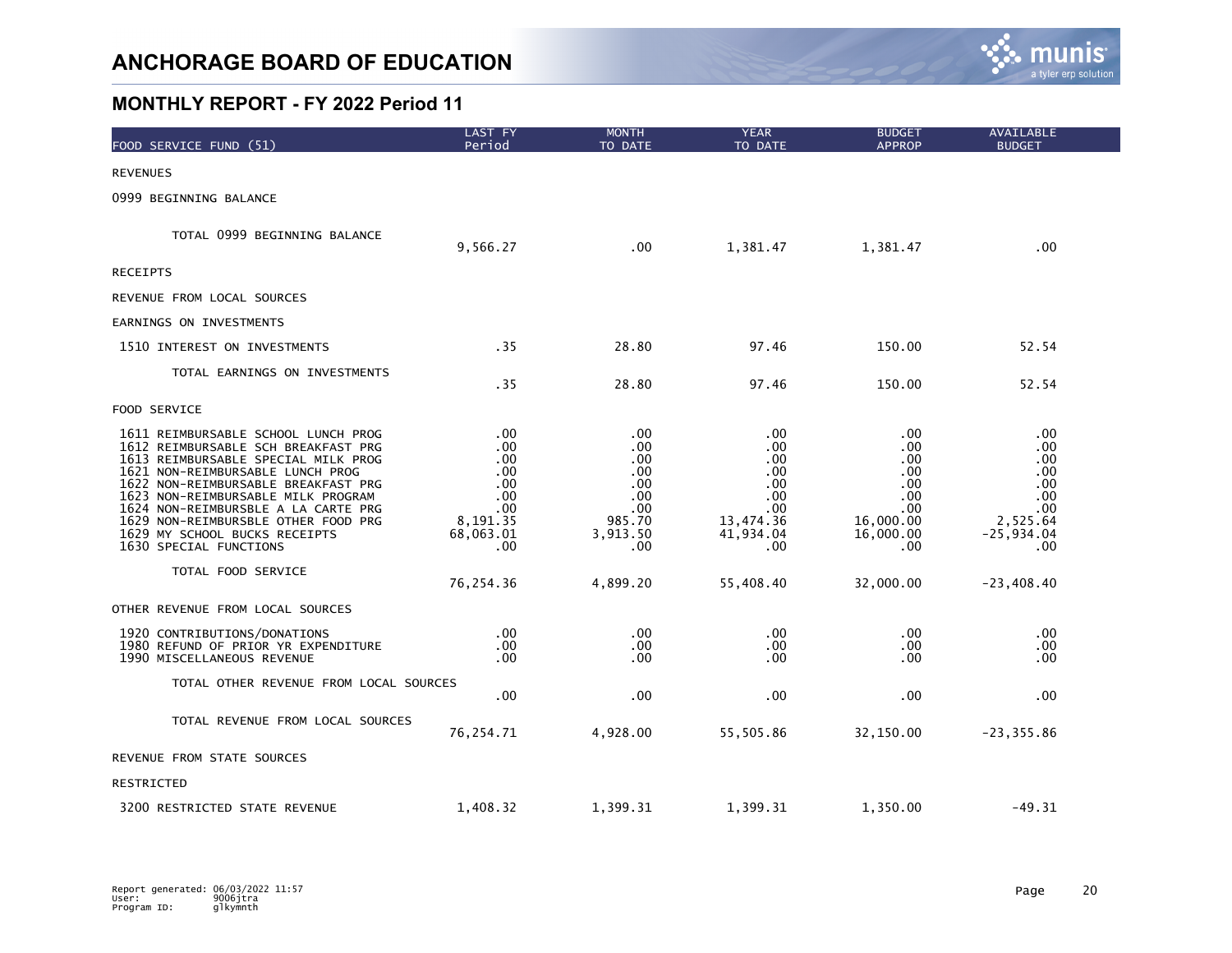| FOOD SERVICE FUND (51)                                       | LAST FY<br>Period | <b>MONTH</b><br>TO DATE | <b>YEAR</b><br>TO DATE | <b>BUDGET</b><br><b>APPROP</b> | <b>AVAILABLE</b><br><b>BUDGET</b> |  |
|--------------------------------------------------------------|-------------------|-------------------------|------------------------|--------------------------------|-----------------------------------|--|
| TOTAL RESTRICTED                                             | 1,408.32          | 1,399.31                | 1,399.31               | 1,350.00                       | $-49.31$                          |  |
| REVENUE IN LIEU OF TAXES/STATE                               |                   |                         |                        |                                |                                   |  |
| 3800 REVENUE IN LIEU OF TAXES/STATE                          | $.00 \,$          | .00                     | .00                    | .00                            | .00                               |  |
| TOTAL REVENUE IN LIEU OF TAXES/STATE                         | .00               | .00                     | .00                    | .00                            | .00                               |  |
| REVENUE ON BEHALF PAYMENTS                                   |                   |                         |                        |                                |                                   |  |
| 3900 STATE ON-BEHALF PAYMENTS                                | $.00 \,$          | .00                     | .00                    | .00                            | .00                               |  |
| TOTAL REVENUE ON BEHALF PAYMENTS                             | .00               | .00                     | .00                    | .00                            | .00                               |  |
| TOTAL REVENUE FROM STATE SOURCES                             | 1,408.32          | 1,399.31                | 1,399.31               | 1,350.00                       | $-49.31$                          |  |
| REVENUE FROM FEDERAL SOURCES                                 |                   |                         |                        |                                |                                   |  |
| RESTRICTED THROUGH THE STATE                                 |                   |                         |                        |                                |                                   |  |
| 4500 RESTRICTED FED THRU STATE                               | 7,928.22          | 36,534.80               | 222, 281.94            | 207, 367.00                    | $-14, 914.94$                     |  |
| TOTAL RESTRICTED THROUGH THE STATE                           | 7,928.22          | 36,534.80               | 222, 281.94            | 207, 367.00                    | $-14, 914.94$                     |  |
| CHILD NUTRITION PROGRAM DONATED COMMODIT                     |                   |                         |                        |                                |                                   |  |
| 4950 CHILD NUTR PRG DONATED COMMOD                           | $.00 \,$          | .00                     | .00                    | .00                            | .00                               |  |
| TOTAL CHILD NUTRITION PROGRAM DONATED COMMODIT               | .00               | .00                     | .00                    | .00                            | .00                               |  |
| TOTAL REVENUE FROM FEDERAL SOURCES                           | 7,928.22          | 36,534.80               | 222, 281.94            | 207, 367.00                    | $-14,914.94$                      |  |
| OTHER RECEIPTS                                               |                   |                         |                        |                                |                                   |  |
| INTERFUND TRANSFERS                                          |                   |                         |                        |                                |                                   |  |
| 5210 FUND TRANSFER                                           | .00               | .00                     | .00                    | 13,970.00                      | 13,970.00                         |  |
| TOTAL INTERFUND TRANSFERS                                    | .00               | .00                     | .00                    | 13,970.00                      | 13,970.00                         |  |
| SALE OR COMP FOR LOSS OF ASSETS                              |                   |                         |                        |                                |                                   |  |
| 5341 SALE OF EQUIPMENT ETC<br>5342 LOSS COMP - EQUIPMENT ETC | .00<br>.00        | .00<br>.00              | .00<br>.00             | .00<br>.00                     | .00<br>.00                        |  |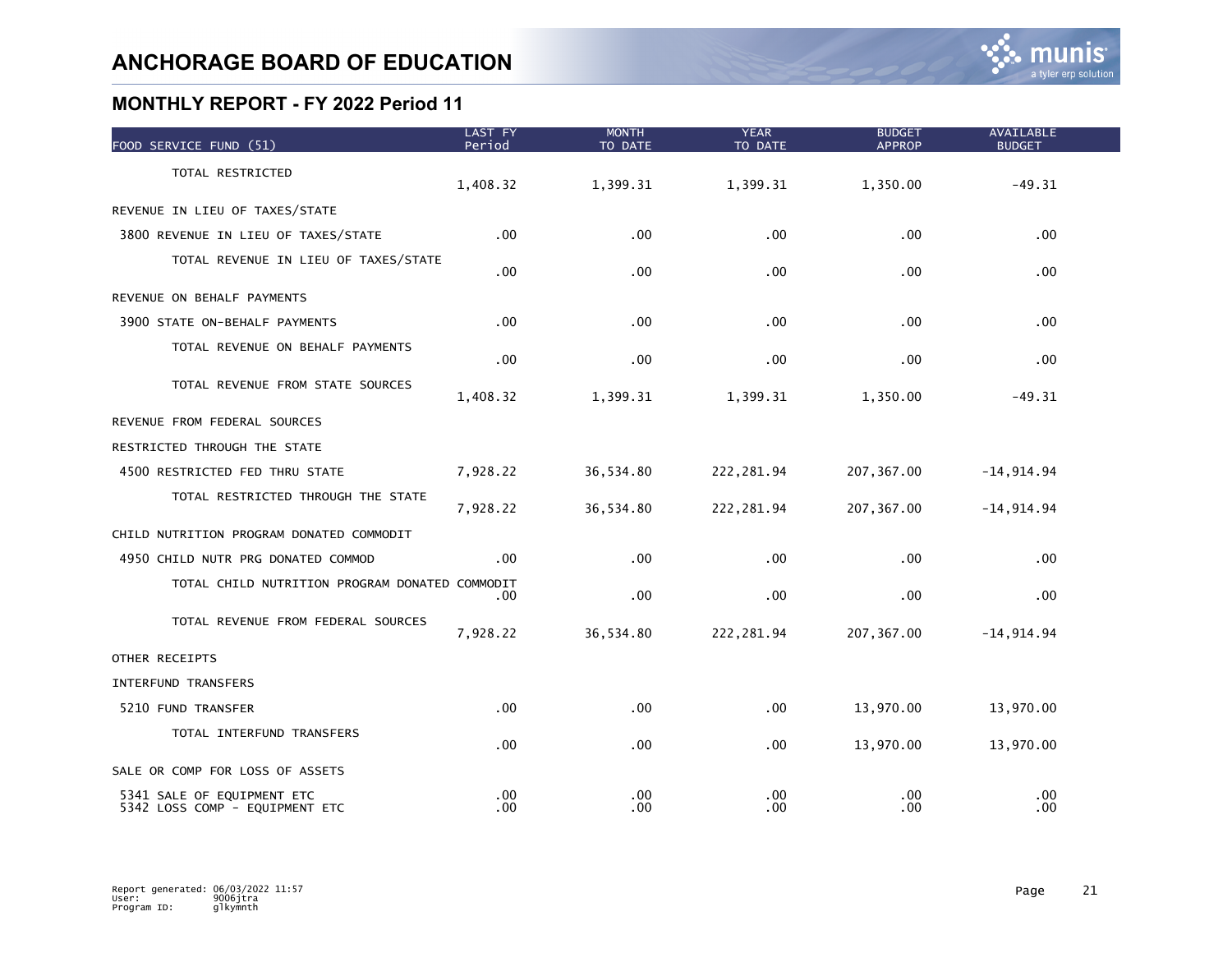| FOOD SERVICE FUND (51)                | LAST FY<br>Period | <b>MONTH</b><br>TO DATE | <b>YEAR</b><br>TO DATE | <b>BUDGET</b><br><b>APPROP</b> | AVAILABLE<br><b>BUDGET</b> |  |
|---------------------------------------|-------------------|-------------------------|------------------------|--------------------------------|----------------------------|--|
| TOTAL SALE OR COMP FOR LOSS OF ASSETS | .00               | .00                     | .00                    | .00                            | $.00 \,$                   |  |
| TOTAL OTHER RECEIPTS                  | .00               | .00                     | .00                    | 13,970.00                      | 13,970.00                  |  |
| TOTAL RECEIPTS                        | 85,591.25         | 42,862.11               | 279,187.11             | 254,837.00                     | $-24, 350.11$              |  |
| <b>TOTAL REVENUE</b>                  | 95, 157.52        | 42,862.11               | 280,568.58             | 256,218.47                     | $-24, 350.11$              |  |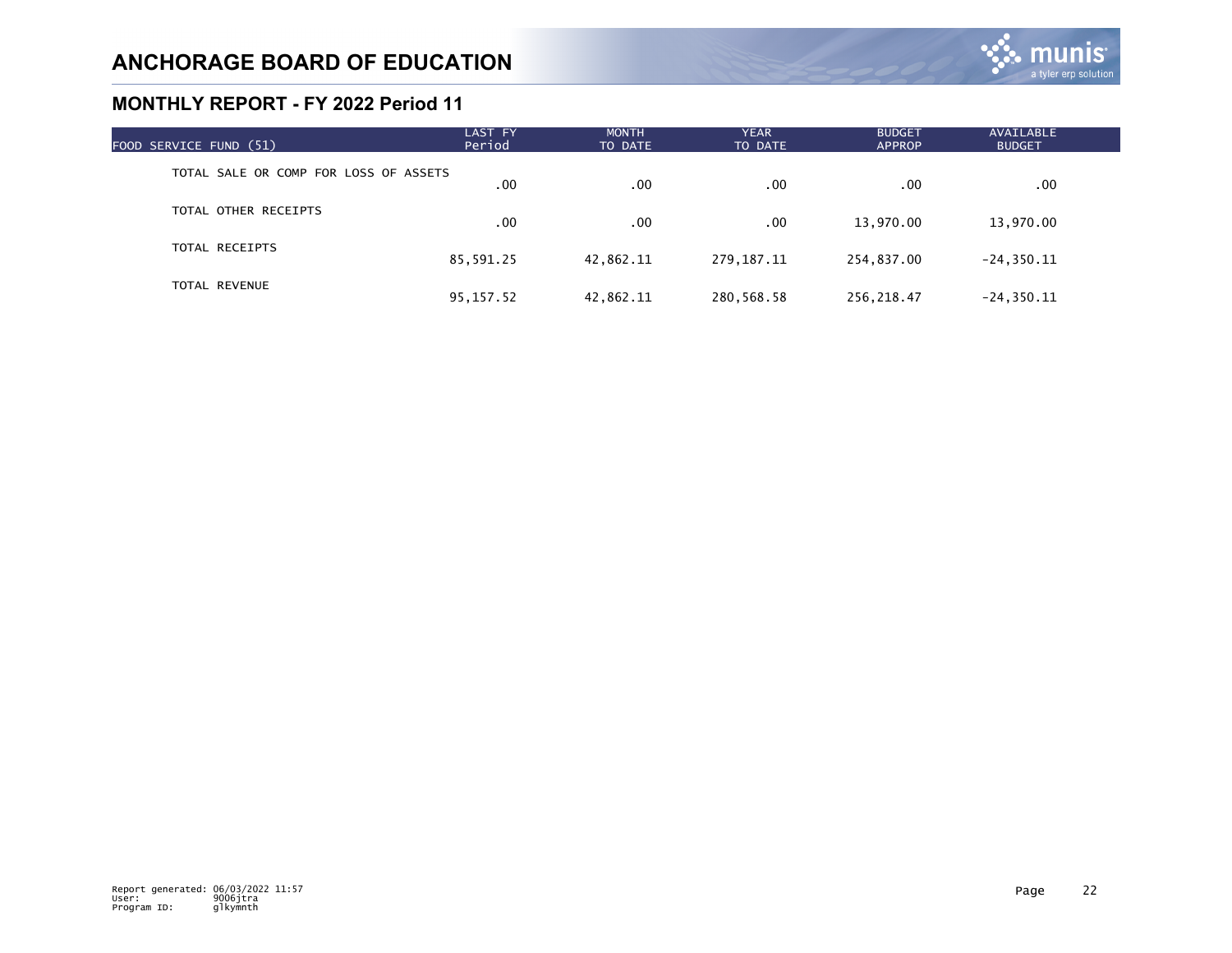

| FOOD SERVICE FUND (51)                                                                                                                                                                                                                                                                                                                                                  | LAST FY<br>Period                                                                                                | <b>MONTH</b><br>TO DATE                                                                              | <b>YEAR</b><br>TO DATE                                                                                                     | <b>BUDGET</b><br><b>APPROP</b>                                                                                           | <b>AVAILABLE</b><br><b>BUDGET</b>                                                                                     |  |
|-------------------------------------------------------------------------------------------------------------------------------------------------------------------------------------------------------------------------------------------------------------------------------------------------------------------------------------------------------------------------|------------------------------------------------------------------------------------------------------------------|------------------------------------------------------------------------------------------------------|----------------------------------------------------------------------------------------------------------------------------|--------------------------------------------------------------------------------------------------------------------------|-----------------------------------------------------------------------------------------------------------------------|--|
| <b>EXPENDITURES</b>                                                                                                                                                                                                                                                                                                                                                     |                                                                                                                  |                                                                                                      |                                                                                                                            |                                                                                                                          |                                                                                                                       |  |
| 3100<br>FOOD SERVICE OPERATION                                                                                                                                                                                                                                                                                                                                          |                                                                                                                  |                                                                                                      |                                                                                                                            |                                                                                                                          |                                                                                                                       |  |
| 0100<br>SALARIES PERSONNEL SERVICES<br>0200<br><b>EMPLOYEE BENEFITS</b><br>0280<br>ON-BEHALF<br>0300<br>PURCHASED PROF AND TECH SERV<br>0400<br>PURCHASED PROPERTY SERVICES<br>0500<br>OTHER PURCHASED SERVICES<br>0600<br><b>SUPPLIES</b><br>0700<br>PROPERTY<br>0800<br>DEBT SERVICE AND MISCELLANEOUS<br>0840<br>CONTINGENCY<br>TOTAL 3100<br>FOOD SERVICE OPERATION | 66,641.04<br>20,551.83<br>.00<br>1,148.80<br>914.13<br>450.21<br>35,869.96<br>.00<br>167.50<br>.00<br>125,743.47 | 4,216.85<br>1,436.28<br>.00<br>.00<br>.00<br>609.14<br>9,257.77<br>.00<br>200.00<br>.00<br>15,720.04 | 84,477.97<br>27,902.60<br>$.00 \,$<br>178.00<br>1,067.78<br>1,639.52<br>101,994.17<br>.00<br>1,167.98<br>.00<br>218,428.02 | 102,819.00<br>35,349.47<br>.00<br>3,700.00<br>3,050.00<br>1,100.00<br>110,000.00<br>.00.<br>200.00<br>.00<br>256, 218.47 | 18,341.03<br>7,446.87<br>.00<br>3,522.00<br>1,982.22<br>$-539.52$<br>8,005.83<br>.00<br>$-967.98$<br>.00<br>37,790.45 |  |
| 5200<br><b>FUND TRANSFERS</b>                                                                                                                                                                                                                                                                                                                                           |                                                                                                                  |                                                                                                      |                                                                                                                            |                                                                                                                          |                                                                                                                       |  |
| 0900<br>OTHER ITEMS                                                                                                                                                                                                                                                                                                                                                     | $.00 \,$                                                                                                         | $.00 \,$                                                                                             | .00                                                                                                                        | .00                                                                                                                      | .00.                                                                                                                  |  |
| TOTAL 5200<br><b>FUND TRANSFERS</b>                                                                                                                                                                                                                                                                                                                                     | $.00 \,$                                                                                                         | .00                                                                                                  | $.00 \,$                                                                                                                   | .00.                                                                                                                     | .00.                                                                                                                  |  |
| TOTAL EXPENDITURES                                                                                                                                                                                                                                                                                                                                                      | 125,743.47                                                                                                       | 15,720.04                                                                                            | 218,428.02                                                                                                                 | 256,218.47                                                                                                               | 37,790.45                                                                                                             |  |
| TOTAL FOR FOOD SERVICE FUND (51)                                                                                                                                                                                                                                                                                                                                        | $-30, 585.95$                                                                                                    | 27, 142.07                                                                                           | 62,140.56                                                                                                                  | .00.                                                                                                                     | $-62, 140.56$                                                                                                         |  |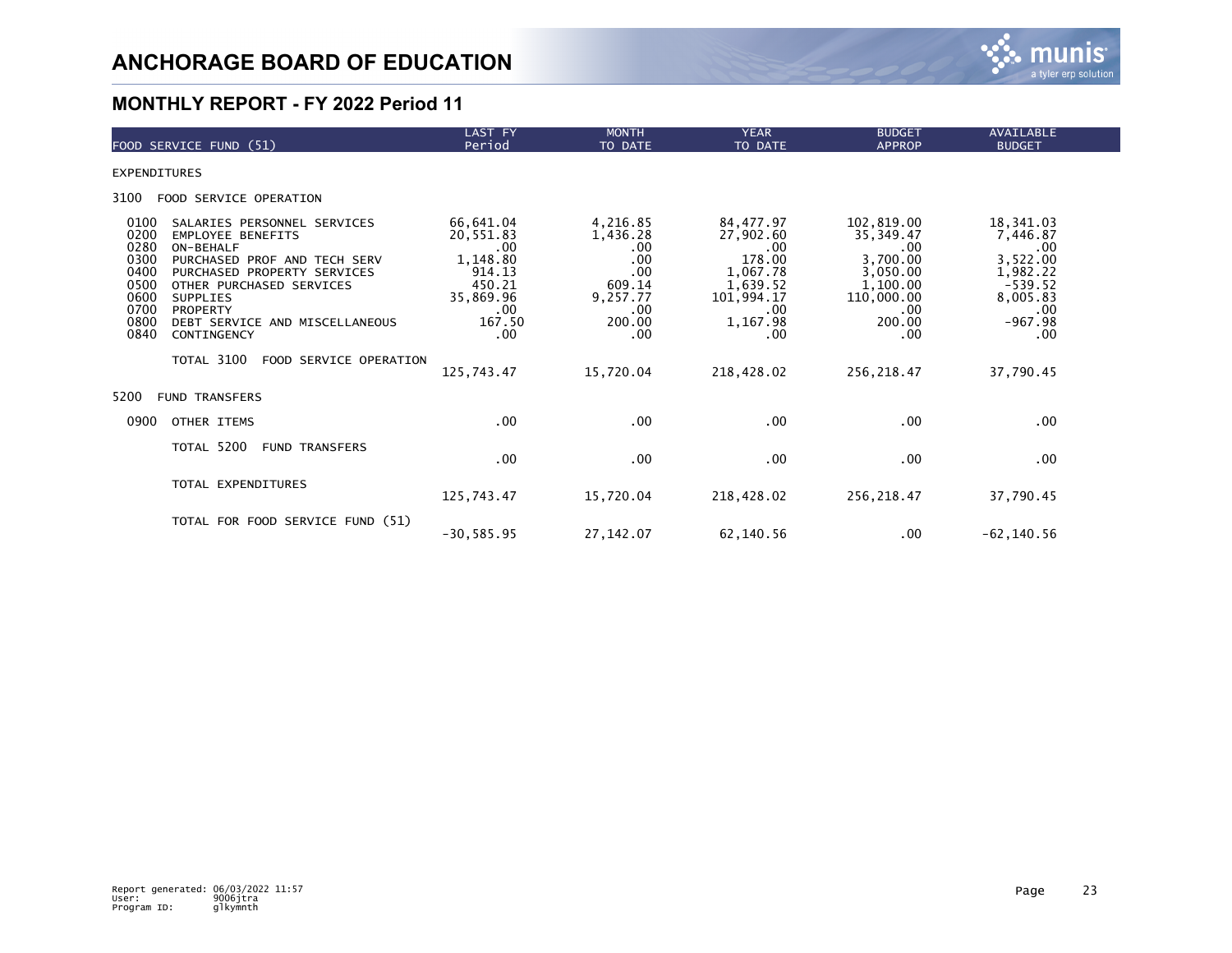

| AFTER SCHOOL/SUMMER PROGRAMS (   | LAST FY<br>Period | <b>MONTH</b><br>TO DATE | <b>YEAR</b><br>TO DATE | <b>BUDGET</b><br><b>APPROP</b> | <b>AVAILABLE</b><br><b>BUDGET</b> |
|----------------------------------|-------------------|-------------------------|------------------------|--------------------------------|-----------------------------------|
| <b>REVENUES</b>                  |                   |                         |                        |                                |                                   |
| 0999 BEGINNING BALANCE           |                   |                         |                        |                                |                                   |
| TOTAL 0999 BEGINNING BALANCE     | 3,330.42          | $.00 \,$                | 3,330.42               | 3,330.42                       | .00                               |
| RECEIPTS                         |                   |                         |                        |                                |                                   |
| REVENUE FROM LOCAL SOURCES       |                   |                         |                        |                                |                                   |
| TUITION                          |                   |                         |                        |                                |                                   |
| 1340 OTHER TUITION               | .00               | .00                     | 70.00                  | 2,000.00                       | 1,930.00                          |
| TOTAL TUITION                    | .00               | .00                     | 70.00                  | 2,000.00                       | 1,930.00                          |
| TOTAL REVENUE FROM LOCAL SOURCES | .00               | .00                     | 70.00                  | 2,000.00                       | 1,930.00                          |
| TOTAL RECEIPTS                   | .00               | .00                     | 70.00                  | 2,000.00                       | 1,930.00                          |
| TOTAL REVENUE                    | 3,330.42          | .00                     | 3,400.42               | 5,330.42                       | 1,930.00                          |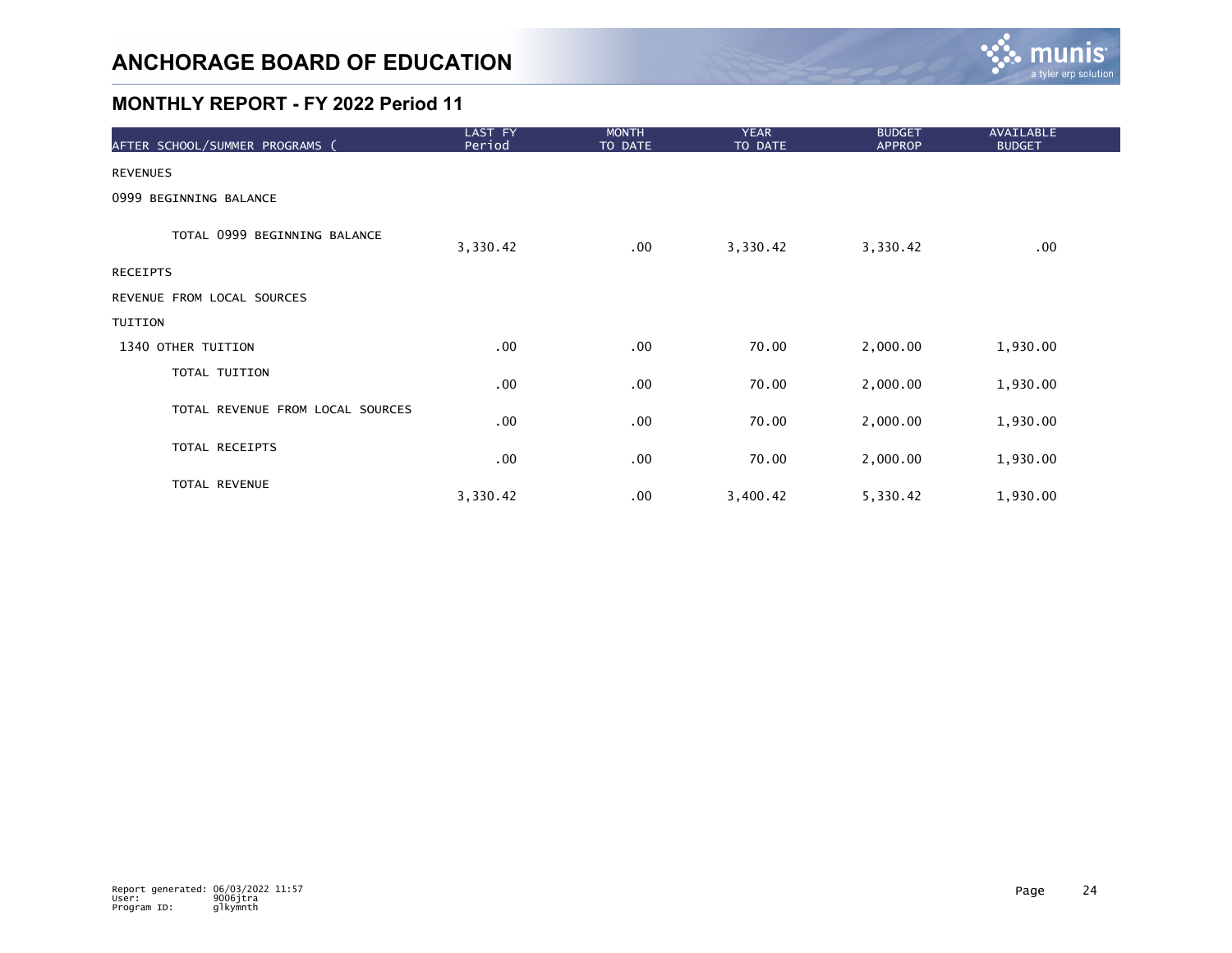

|                                                      | AFTER SCHOOL/SUMMER PROGRAMS (                                                                                                                       | LAST FY<br>Period                             | <b>MONTH</b><br>TO DATE                       | <b>YEAR</b><br>TO DATE                        | <b>BUDGET</b><br><b>APPROP</b>                                  | AVAILABLE<br><b>BUDGET</b>                                           |  |
|------------------------------------------------------|------------------------------------------------------------------------------------------------------------------------------------------------------|-----------------------------------------------|-----------------------------------------------|-----------------------------------------------|-----------------------------------------------------------------|----------------------------------------------------------------------|--|
| <b>EXPENDITURES</b>                                  |                                                                                                                                                      |                                               |                                               |                                               |                                                                 |                                                                      |  |
| 3200                                                 | DAY CARE OPERATIONS                                                                                                                                  |                                               |                                               |                                               |                                                                 |                                                                      |  |
| 0100<br>0200<br>0300<br>0600<br>0700<br>0840<br>0900 | SALARIES PERSONNEL SERVICES<br><b>EMPLOYEE BENEFITS</b><br>PURCHASED PROF AND TECH SERV<br><b>SUPPLIES</b><br>PROPERTY<br>CONTINGENCY<br>OTHER ITEMS | .00<br>.00<br>.00<br>.00<br>.00<br>.00<br>.00 | .00<br>.00<br>.00<br>.00<br>.00<br>.00<br>.00 | .00<br>.00<br>.00<br>.00<br>.00<br>.00<br>.00 | 2,500.00<br>36.00<br>500.00<br>500.00<br>.00<br>1,794.42<br>.00 | 2,500.00<br>36.00<br>500.00<br>500.00<br>$.00 \,$<br>1,794.42<br>.00 |  |
|                                                      | TOTAL 3200<br>DAY CARE OPERATIONS                                                                                                                    | .00                                           | .00                                           | .00                                           | 5,330.42                                                        | 5,330.42                                                             |  |
| 5200                                                 | <b>FUND TRANSFERS</b>                                                                                                                                |                                               |                                               |                                               |                                                                 |                                                                      |  |
| 0900                                                 | OTHER ITEMS                                                                                                                                          | .00                                           | .00                                           | .00                                           | .00                                                             | $.00 \,$                                                             |  |
|                                                      | TOTAL 5200<br><b>FUND TRANSFERS</b>                                                                                                                  | .00                                           | .00                                           | .00                                           | .00                                                             | $.00 \,$                                                             |  |
|                                                      | TOTAL EXPENDITURES                                                                                                                                   | .00                                           | .00                                           | .00                                           | 5,330.42                                                        | 5,330.42                                                             |  |
|                                                      | TOTAL FOR AFTER SCHOOL/SUMMER PROGRAMS (52)                                                                                                          | 3,330.42                                      | .00                                           | 3,400.42                                      | .00                                                             | $-3,400.42$                                                          |  |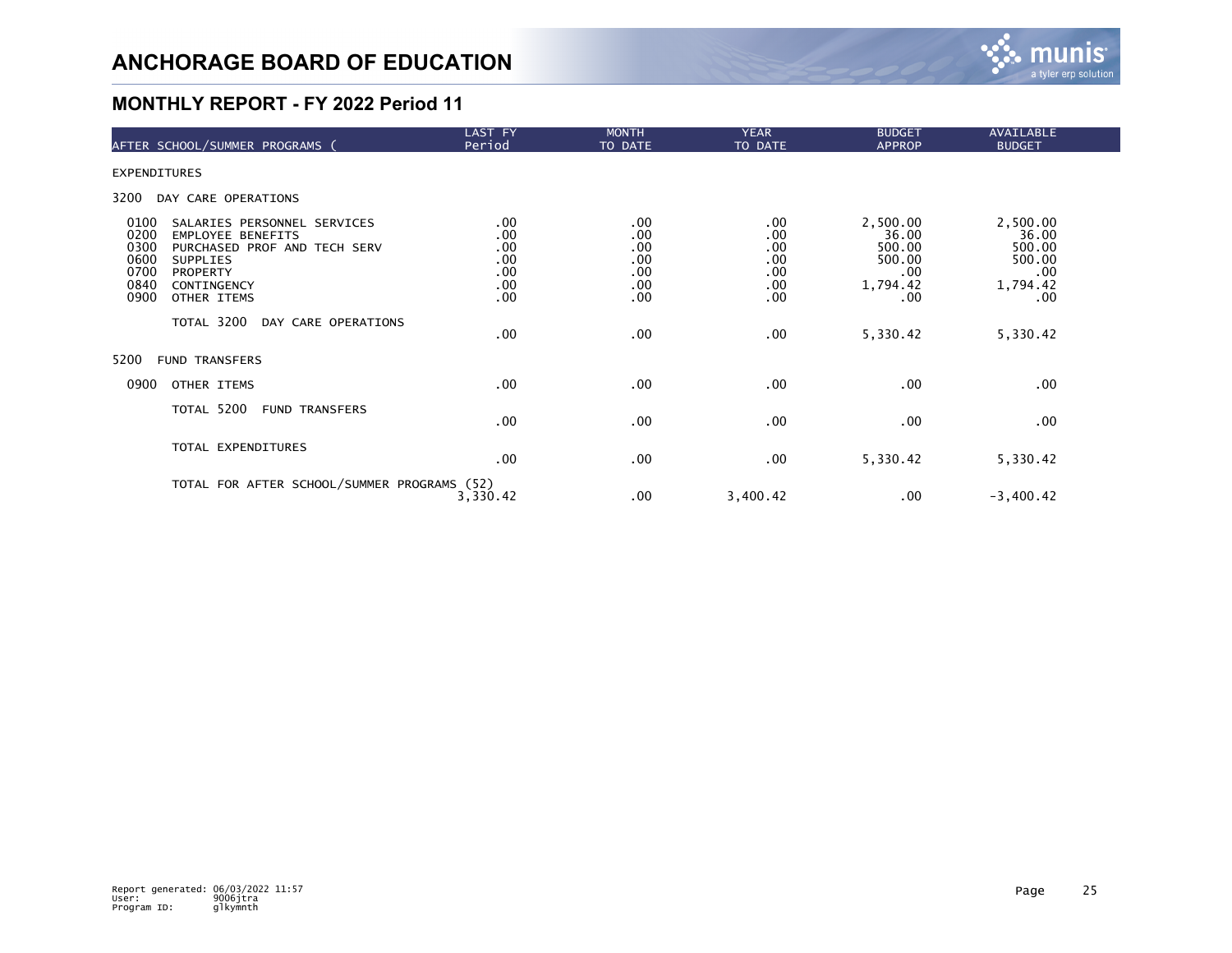

| TRUST AND AGENCY FUNDS (7000)                                                                                                             | LAST FY<br>Period                         | <b>MONTH</b><br>TO DATE                      | <b>YEAR</b><br>TO DATE               | <b>BUDGET</b><br><b>APPROP</b>   | <b>AVAILABLE</b><br><b>BUDGET</b>       |
|-------------------------------------------------------------------------------------------------------------------------------------------|-------------------------------------------|----------------------------------------------|--------------------------------------|----------------------------------|-----------------------------------------|
| <b>REVENUES</b>                                                                                                                           |                                           |                                              |                                      |                                  |                                         |
| 0999 BEGINNING BALANCE                                                                                                                    |                                           |                                              |                                      |                                  |                                         |
| TOTAL 0999 BEGINNING BALANCE                                                                                                              | 64,120.79                                 | .00 <sub>1</sub>                             | 67,986.16                            | 67,986.16                        | .00                                     |
| <b>RECEIPTS</b>                                                                                                                           |                                           |                                              |                                      |                                  |                                         |
| REVENUE FROM LOCAL SOURCES                                                                                                                |                                           |                                              |                                      |                                  |                                         |
| EARNINGS ON INVESTMENTS                                                                                                                   |                                           |                                              |                                      |                                  |                                         |
| 1510 INTEREST ON INVESTMENTS                                                                                                              | 305.32                                    | 38.72                                        | 307.13                               | 500.00                           | 192.87                                  |
| TOTAL EARNINGS ON INVESTMENTS                                                                                                             | 305.32                                    | 38.72                                        | 307.13                               | 500.00                           | 192.87                                  |
| OTHER REVENUE FROM LOCAL SOURCES                                                                                                          |                                           |                                              |                                      |                                  |                                         |
| 1920 CONTRIBUTIONS/DONATIONS<br>1920 CENTENNIAL CELEBRATION<br>1920 BROWNING FUND<br>1920 ALUMNI ASSOCIATION<br>1920 BLANKENSHIP DONATION | .00<br>.00<br>2,420.00<br>.00<br>1,500.00 | .00<br>.00<br>.00<br>.00<br>.00 <sub>1</sub> | 1,000.00<br>.00<br>.00<br>.00<br>.00 | .00<br>.00<br>.00<br>.00.<br>.00 | $-1,000.00$<br>.00<br>.00<br>.00<br>.00 |
| TOTAL OTHER REVENUE FROM LOCAL SOURCES                                                                                                    | 1,500.00                                  | .00                                          | 1,000.00                             | .00                              | $-1,000.00$                             |
| TOTAL REVENUE FROM LOCAL SOURCES                                                                                                          | 4,225.32                                  | 38.72                                        | 1,307.13                             | 500.00                           | $-807.13$                               |
| TOTAL RECEIPTS                                                                                                                            | 4,225.32                                  | 38.72                                        | 1,307.13                             | 500.00                           | $-807.13$                               |
| TOTAL REVENUE                                                                                                                             | 68,346.11                                 | 38.72                                        | 69,293.29                            | 68,486.16                        | $-807.13$                               |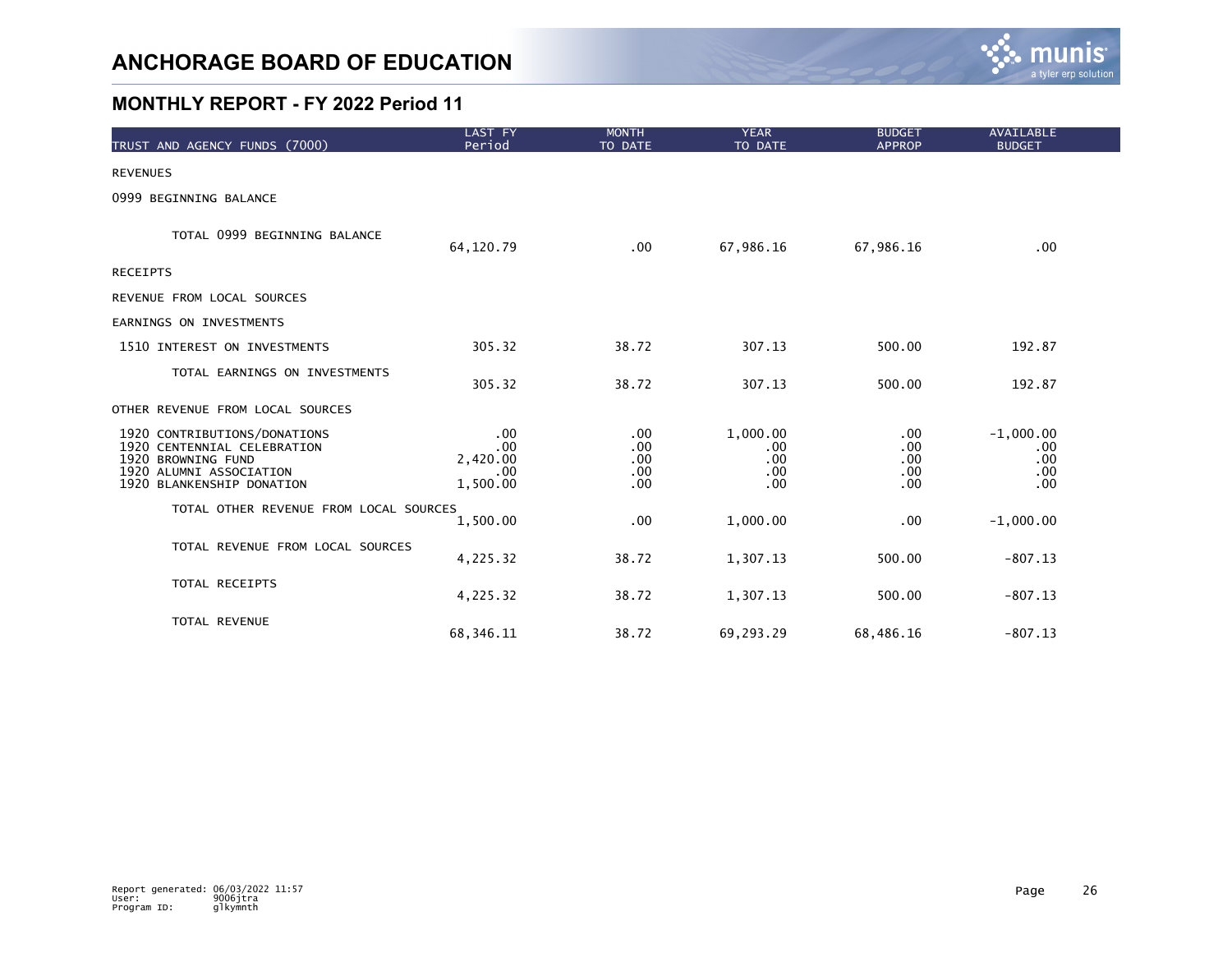

| TRUST AND AGENCY FUNDS (7000)                                                                                                                                                                                                       | LAST FY<br>Period                                | <b>MONTH</b><br>TO DATE                       | <b>YEAR</b><br>TO DATE                             | <b>BUDGET</b><br><b>APPROP</b>                                    | AVAILABLE<br><b>BUDGET</b>                                        |
|-------------------------------------------------------------------------------------------------------------------------------------------------------------------------------------------------------------------------------------|--------------------------------------------------|-----------------------------------------------|----------------------------------------------------|-------------------------------------------------------------------|-------------------------------------------------------------------|
| <b>EXPENDITURES</b>                                                                                                                                                                                                                 |                                                  |                                               |                                                    |                                                                   |                                                                   |
| 2600<br>PLANT OPERATIONS AND MAINTENANCE                                                                                                                                                                                            |                                                  |                                               |                                                    |                                                                   |                                                                   |
| 0100<br>SALARIES PERSONNEL SERVICES<br>0200<br><b>EMPLOYEE BENEFITS</b><br>0300<br>PURCHASED PROF AND TECH SERV<br>0400<br>PURCHASED PROPERTY SERVICES<br>0600<br><b>SUPPLIES</b><br>0700<br><b>PROPERTY</b><br>0840<br>CONTINGENCY | .00<br>.00<br>.00<br>.00<br>402.00<br>.00<br>.00 | .00<br>.00<br>.00<br>.00<br>.00<br>.00<br>.00 | .00<br>.00<br>.00<br>.00<br>9,159.78<br>.00<br>.00 | 4,000.00<br>750.00<br>.00<br>.00<br>27,096.00<br>.00<br>36,640.16 | 4,000.00<br>750.00<br>.00<br>.00<br>17,936.22<br>.00<br>36,640.16 |
| TOTAL 2600<br>PLANT OPERATIONS AND MAINTENANCE                                                                                                                                                                                      | 402.00                                           | .00                                           | 9,159.78                                           | 68,486.16                                                         | 59,326.38                                                         |
| TOTAL EXPENDITURES                                                                                                                                                                                                                  | 402.00                                           | .00                                           | 9,159.78                                           | 68,486.16                                                         | 59,326.38                                                         |
| TOTAL FOR TRUST AND AGENCY FUNDS (7000)                                                                                                                                                                                             | 67,944.11                                        | 38.72                                         | 60,133.51                                          | .00                                                               | $-60, 133.51$                                                     |